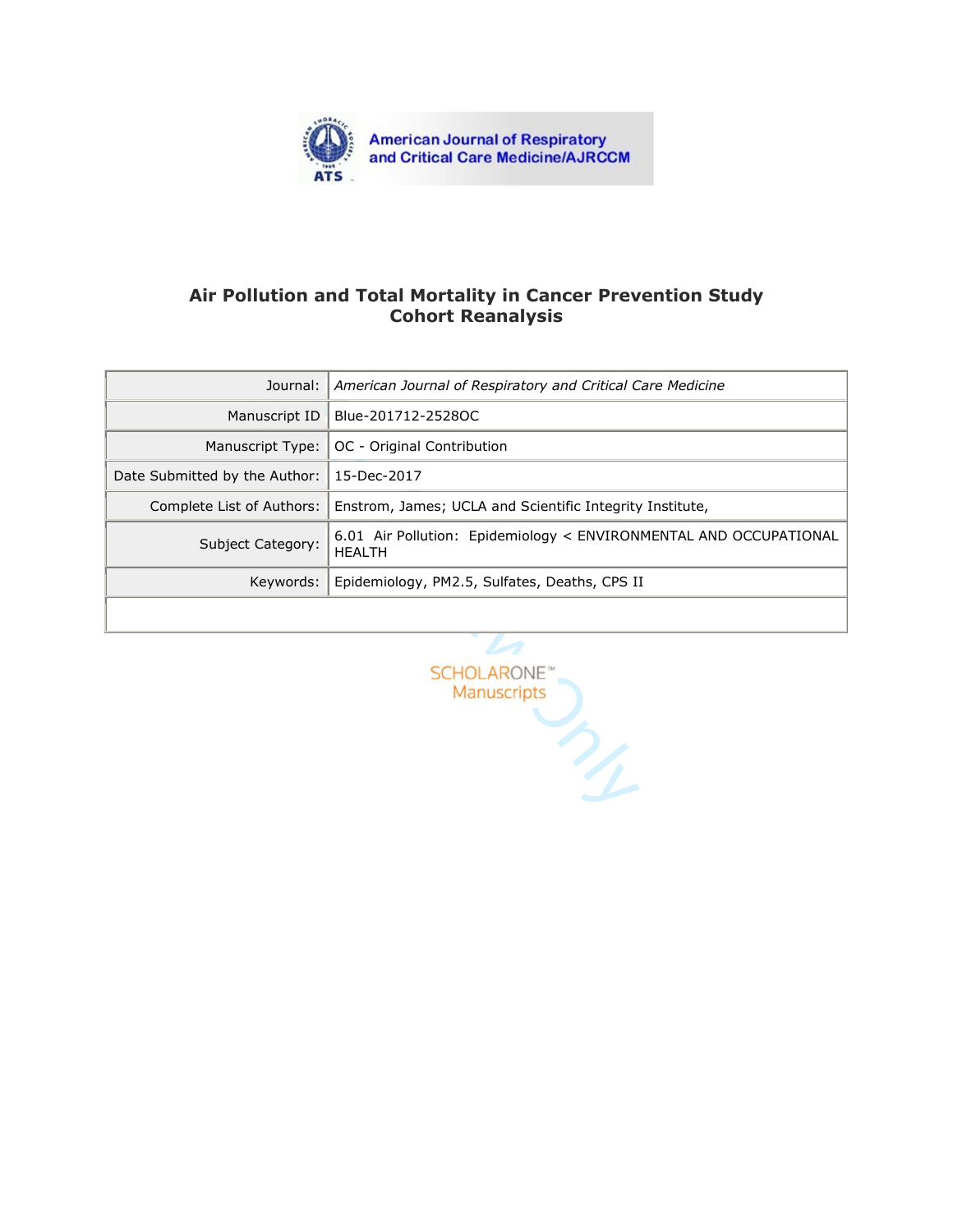## **Air Pollution and Total Mortality in Cancer Prevention Study Cohort Reanalysis**

James E. Enstrom, Ph.D., M.P.H., FACE UCLA and Scientific Integrity Institute 907 Westwood Boulevard #200 Los Angeles, CA 90024 jenstrom@ucla.edu

December 15, 2017

Dr. Enstrom is responsible for all aspects of this manuscript.

Dr. Enstrom received no support for this research other than his personal assets.

Running head title: Air Pollution and Mortality in CPS II Reanalysis

Best Descriptor number: 61—Air Pollution Epidemiology

Word Count for Body of Manuscript: 3,015

Word Count for Abstract of Manuscript: 249

At A Glance Commentary:

Scientific knowledge on the Subject:

December 15, 2017<br>
e for all aspects of this manuscript.<br>
support for this research other than his person<br>
ollution and Mortality in CPS II Reanalysis<br>
61—Air Pollution Epidemiology<br>
Manuscript: 3,015<br>
of Manuscript: 249<br> The EPA National Ambient Air Quality Standard (NAAQS) was established and tightened for fine particulate matter (PM2.5) largely because of its positive relationship to total mortality in the 1982 America Cancer Society (ACS) Cancer Prevention Study (CPS II) cohort. This relationship was first published in *AJRCCM* in 1995 and has been controversial ever since because, until recently, the CPS II data has not been available for independent reanalysis. What This Study Adds to the Field:

This independent reanalysis found no robust relationship between PM2.5 or sulfates and total mortality in the CPS II cohort during 1982-1988, particularly when the best available air pollution data was used. The 1995 *AJRCCM* article presented selective positive findings and omitted essential null findings regarding both PM2.5 and sulfates. This study demonstrates the importance of basing air pollution relationships on transparent and verifiable data. Furthermore, it provides strong justification for objective reassessment of CPS II findings and the PM2.5 NAAQS.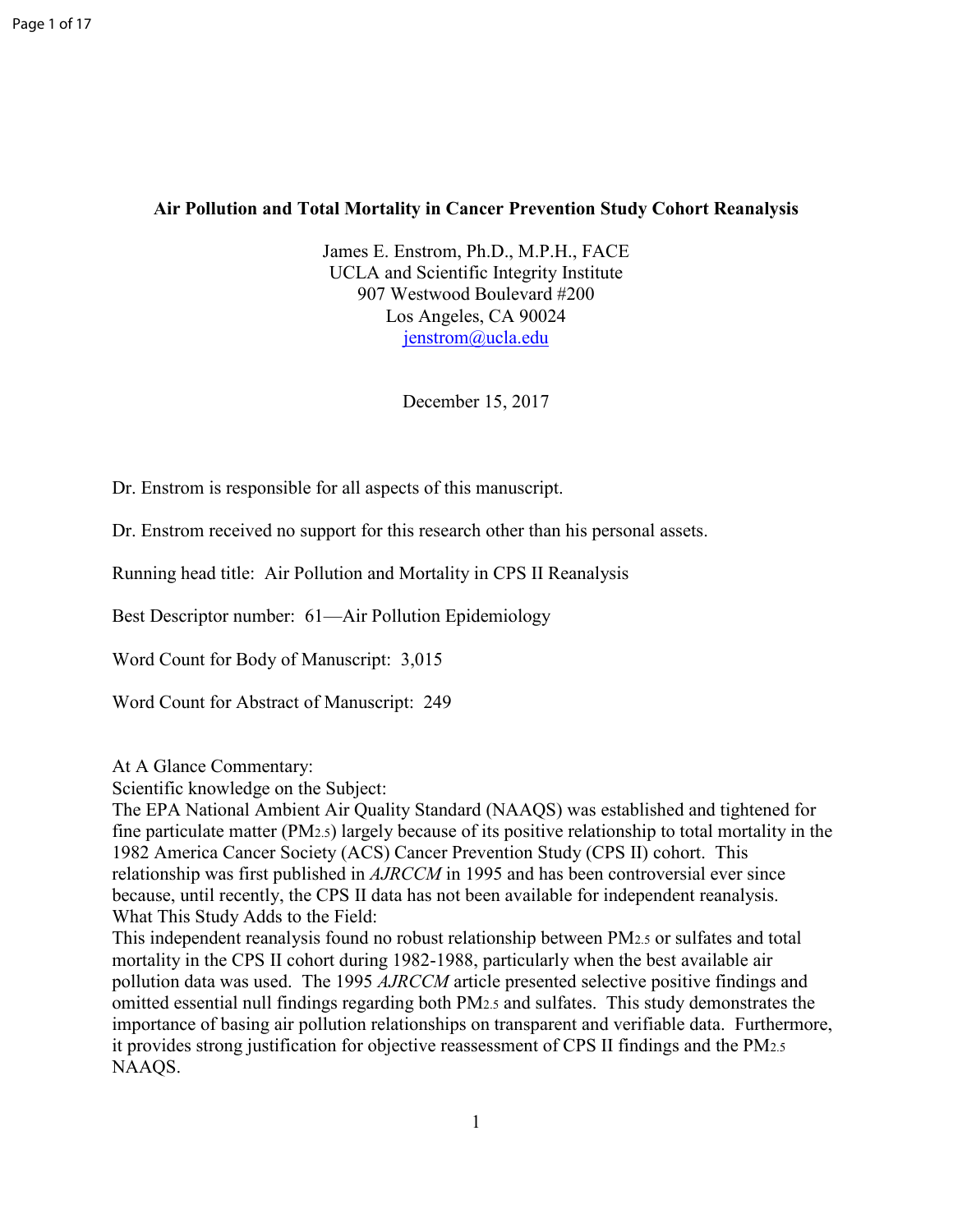### **Abstract**

**Rationale:** The EPA National Ambient Air Quality Standard (NAAQS) was established and tightened for fine particulate matter (PM2.5) largely because of its positive relationship to total mortality in one large cohort. This relationship was first published in *AJRCCM* in 1995.

**Objective:** To determine whether the relationship between PM2.5 and total mortality is positive and robust upon independent reanalysis of the 1982 America Cancer Society (ACS) Cancer Prevention Study (CPS II) cohort.

**Methods:** The CPS II cohort and all-cause mortality follow-up from 1982 to 1988 were analyzed using Cox proportional hazards regression and compared with analyses published from 1995 to 2009. The focus was on 292,277 subjects residing in up to 85 U.S. counties with 1979- 1983 EPA Inhalable Particulate Network (IPN) PM2.5 data.

ortional hazards regression and compared with<br>was on 292,277 subjects residing in up to 85<br>culate Network (IPN) PM<sub>2.5</sub> data.<br>**n Results:** Among numerous null results, the<br>RR) and 95% confidence interval (CI) adjuste<br>tatu **Measurements and Main Results:** Among numerous null results, the 1982-1988 relative risk of death from all causes (RR) and 95% confidence interval (CI) adjusted for age, sex, race, education, and smoking status was 1.021 (0.984–1.058) for a 10  $\mu$ g/m<sup>3</sup> increase in PM<sub>2.5</sub> and 1.017 (0.965-1.072) for a 10  $\mu$ g/m<sup>3</sup> increase in SO<sub>4</sub><sup>2-</sup> in the original 50 counties with IPN PM<sub>2.5</sub> data. This CPS II reanalysis revealed that the 1995 *AJRCCM* article presented selective positive findings relating PM<sub>2.5</sub> and  $SO<sub>4</sub><sup>2</sup>$  to total mortality and omitted essential null findings.

Conclusions: PM<sub>2.5</sub> and SO<sub>4</sub><sup>2-</sup> had no significant relationship with total mortality in the CPS II cohort when readily available IPN PM2.5 data were used. It provides strong justification for objective reassessment of CPS II findings and the PM2.5 NAAQS.

Word Count for Abstract of Manuscript: 249

**Key Words** 

Epidemiology PM2.5 Deaths CPS II Reanalysis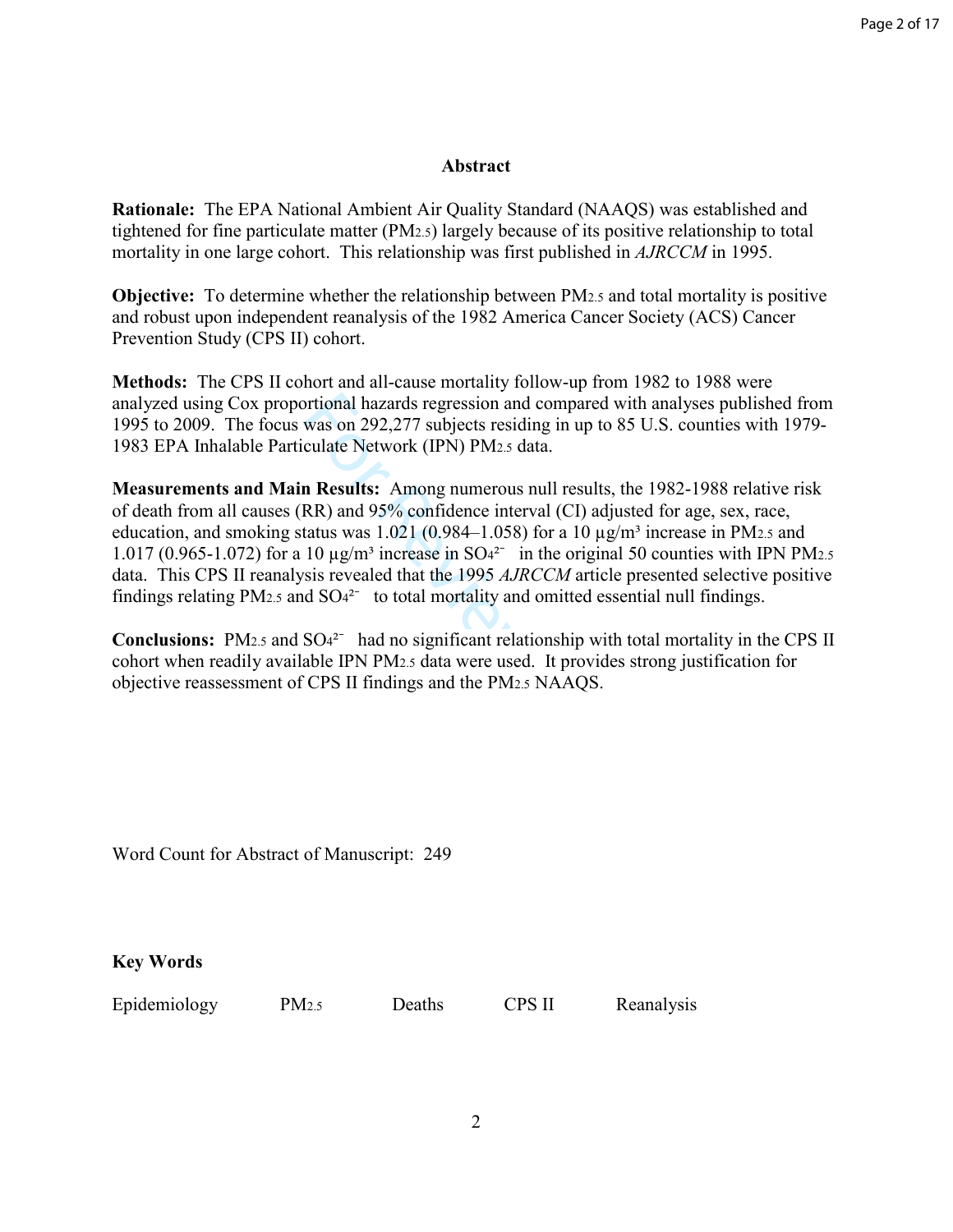## **Introduction**

Independent reanalysis of the 1982 American Cancer Society (ACS) Cancer Prevention Study (CPS II) cohort recently found no relationship between fine particulate matter (PM2.5) and total mortality (Enstrom 2017) (1). This null finding is important because the EPA National Ambient Air Quality Standard (NAAQS) for PM2.5was established in 1997 and then tightened in 2012 largely because of its positive relationship to total mortality in the CPS II cohort, as published in 1995 (Pope 1995) (2), in 2000 (HEI 2000) (3), in 2002 (Pope 2002) (4), and in 2009 (HEI 2009) (5). EPA has used this positive relationship to claim that PM2.5 *causes* premature deaths in the United States.

ves the lifetime inhalation of only about 1-5 g<br>7). The PM<sub>2.5</sub>-mortality relationship has beer<br>based on selective and nontransparent analys<br>n epidemiological biases (8). There are now t<br>lity relationship (11). In additio However, the validity of this claim has been continuously challenged since 1997 (6-10). No etiologic mechanism has ever been established to prove that PM2.5 can *cause* premature deaths, particularly since it involves the lifetime inhalation of only about 1-5 gm of particles that are less than 2.5 µm in diameter (7). The PM2.5-mortality relationship has been further criticized because the small increased risk is based on selective and nontransparent analyses that have not properly accounted for well-known epidemiological biases (8). There are now two major national cohorts that show no PM2.5-mortality relationship (11). In addition to the null CPS II findings in this manuscript and Enstrom 2017, there are null findings from the National Institutes of Health-American Association of Retired Persons (NIH-AARP) Diet and Health Cohort (12).

The PM2.5 premature death claim is important because it has been used to provide a public health justification for many costly EPA regulations, most recently the Clean Power Plan. Indeed, 85% of the total estimated benefits of all EPA regulations have been attributed to reductions in PM2.5 related premature deaths (8). With the presumed benefits of PM2.5 reductions playing such a major role in EPA regulatory policy, it is essential that the relationship of PM2.5 to total mortality be independently verified with transparent data and reproducible findings.

Unfortunately, ACS has refused to confirm or refute the peer-reviewed null CPS II evidence in Enstrom 2017. Also, they have refused to address the above criticisms and they continue to oppose independent analysis of the CPS II data. Instead, for almost 25 years, ACS has willingly collaborated with a small group of investigators who have conducted selective and nontransparent epidemiologic analyses based on CPS II subjects who were enrolled in 1982, 35 years ago. ACS ignored numerous 2011-2013 requests for CPS II data and transparency from the U.S. House Science, Space, and Technology Committee (13). Then they ignored the August 1, 2013 subpoena for CPS II data from this same Committee (14). Instead, since August 1, 2003 ACS has collaborated in the publication of eight non-transparent CPS II analyses that did not address the above criticisms of the PM2.5-mortality relationship (15).

Furthermore, Enstrom 2017 showed that the Health Effects Institute (HEI) in Boston did not conduct or publish a proper 2000 reanalysis of the original Pope 1995 findings (HEI 2000), particularly regarding the mandated sensitivity analysis, as per their original mandate. The 31 member HEI Reanalysis Team (Team) consisted mainly of Canadian statisticians and geographers, headed by Daniel Krewski, who had no prior expertise in U.S. epidemiologic studies. The Team did not show that the Pope 1995 results were robust to alternative PM2.5 data. Enstrom 2017 showed that there is no PM2.5-mortality relationship in the CPS II cohort when it is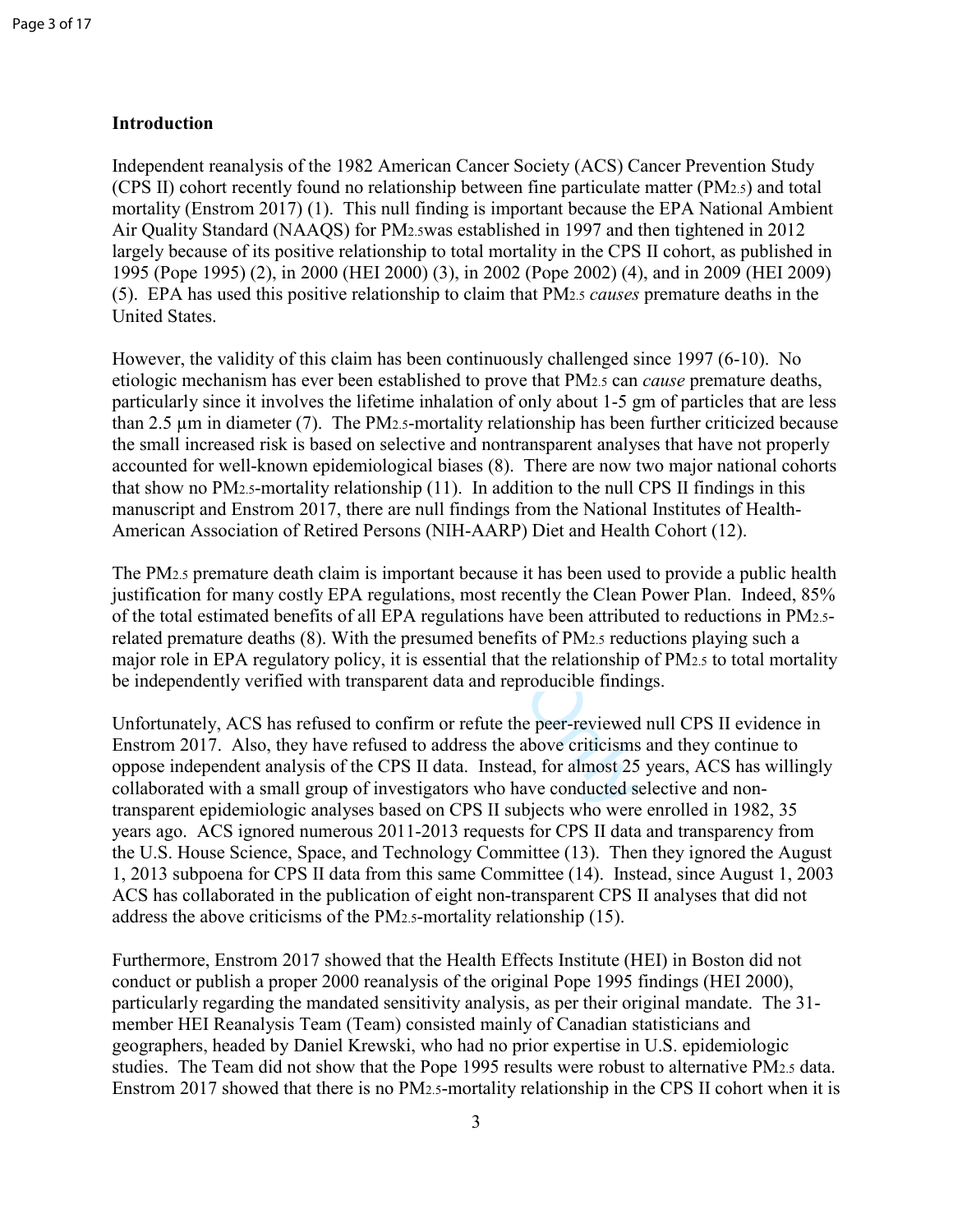based upon the 1979-1983 EPA Inhalable Particulate Network (IPN) PM2.5 data (16,17). The IPN PM2.5 data were fully published by EPA as of 1986 and were the best available PM2.5 data as of 1995. Furthermore, Frederick Lipfert specifically brought these PM2.5 data to the attention of the Team in 1998 (18). The Team did not present meaningful results based on these data and they did not use all the CPS II counties that had IPN PM2.5 data. In addition, HEI 2009 did not present null results from the extended mortality follow-up of the CPS II cohort. HEI 2009 continued to ignore the IPN PM2.5 data, which was again brought to their attention in 2005 (19). HEI 2009 made no mention of the geographic variation in PM2.5 mortality risk shown in HEI 2000 Figure 21, particularly the increased risk in the Ohio Valley states and no risk in California. Enstrom 2017 showed that, when analyzed as separate regions, there was no increased risk in the Ohio Valley states or the remaining states or in California. ACS and its investigators have never addressed the above criticism and they have never cooperated with independent analysis of the CPS II data.

### **Methods**

Computer files containing the original 1982 ACS CPS II de-identified questionnaire data and six-year follow-up on deaths from September 1, 1982 through August 31, 1988, along with detailed documentation, were obtained from a source with appropriate access to these data, as explained in Enstrom 2017 (1). This research is exempt from human subjects or ethics approval because it involved only statistical analysis of existing de-identified data. Human subjects approval was originally obtained by ACS in 1982 from each subject at the time they enrolled in CPS II.

the original 1982 ACS CPS II de-identified<br>ths from September 1, 1982 through August :<br>vere obtained from a source with appropriate<br>7 (1). This research is exempt from human s<br>tatistical analysis of existing de-identified Of the 1.2 million total CPS II subjects, analysis has been done on 292,277 subjects residing in 85 clearly defined counties in the continental U.S. with 1979-1983 EPA IPN PM2.5 (IPN PM2.5) measurements, as shown in Appendix Table 1. Among these subjects there were 18,612 total deaths from September 1, 1982 through August 31, 1988; 17,329 of these deaths (93.1%) had a known date of death. These 292,277 subjects had age at entry of 30-99 years and sex of male [1] or female [2]; 269,766 had race of white [1,2,5] or black [3,4]; education level of no or some high school [1,2], high school graduate [3], some college [4,5], college graduate [6], or graduate school [7]; and smoking status of never [1], former [5-8 for males and 3 for females], or current [2-4 for males and 2 for females]. Those subjects reported to be dead [D,G,K] but without an exact date of death have been assumed to be alive in this analysis. The unconfirmed deaths were randomly distributed and did not impact relative comparisons of death in a systematic way. The computer codes for the above variables are shown in brackets and they agree with the codes shown in HEI 2000.

This analysis used IPN PM2.5 data extracted from the easily accessible EPA Reports (16,17). Close examination of HEI 2000 Appendix D "Alternative Air Pollution Data in the ACS Study" revealed that the PM2.5 values in the column labeled 'PM2.5(DC)' were very similar to the IPN PM<sub>2.5</sub> data, as shown in Appendix Table 1. For 58 cities with HEI PM<sub>2.5</sub>(DC) values, 46 had PM<sub>2.5</sub> values identical to the IPN PM<sub>2.5</sub> values. The correlation coefficient between IPN PM<sub>2.5</sub> and HEI PM2.5(DC) values was 0.957. However, essentially all the 1979-1983 PM2.5 calculations in Pope 1995, HEI 2000, Pope 2002, and HEI 2009 were based on the original investigator data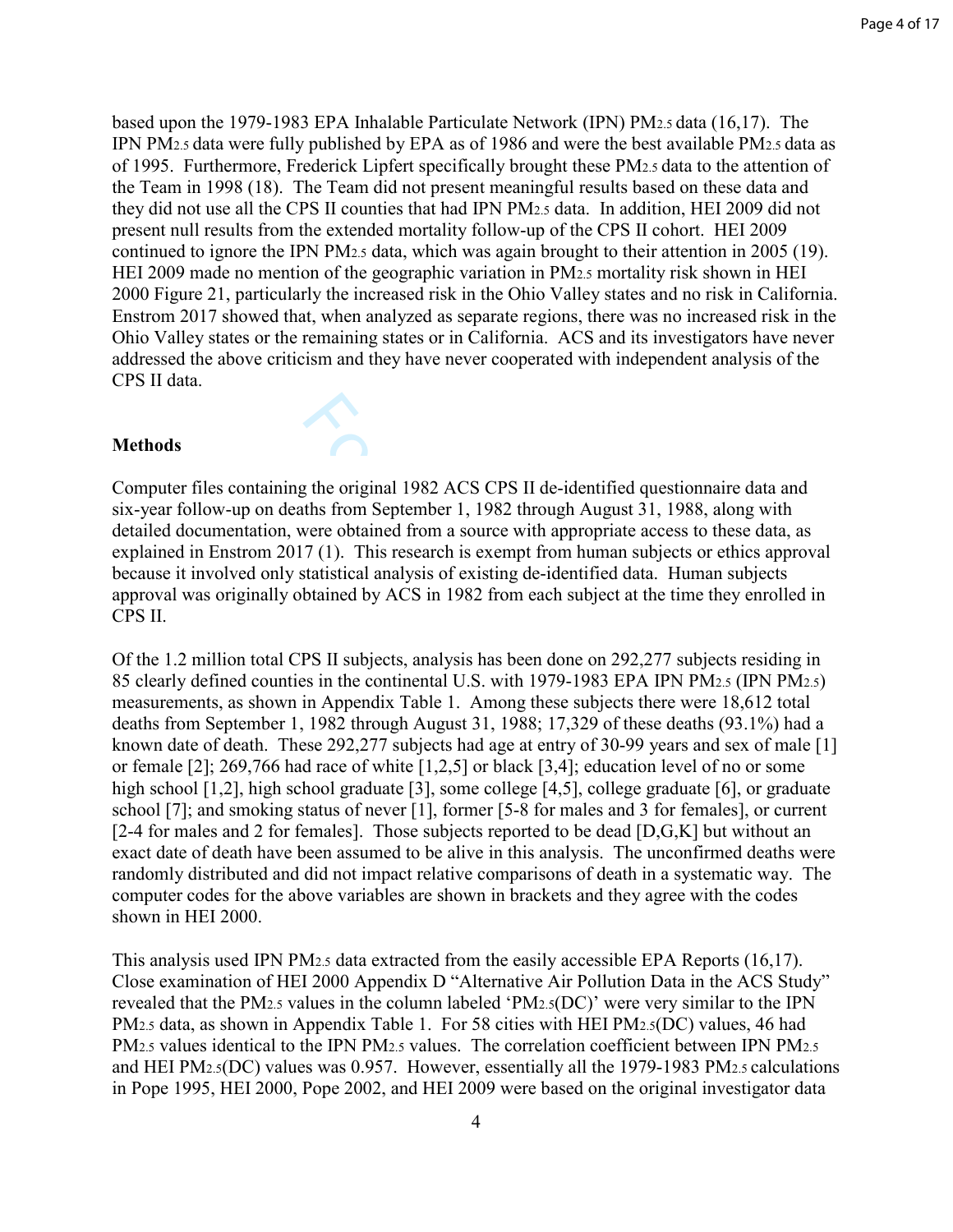in the column labeled 'PM2. $5$ (OI)' in HEI 2000 Appendix D. Close examination of data for the 50 cities used in Pope 1995 and HEI 2000 revealed that IPN PM2.5 data were not measured in three of these cities: Raleigh, NC; Allentown, PA; and Huntington, WV. Huntington, WV was the city with the highest PM<sub>2.5</sub>(OI) value  $(33.4 \mu g/m^3)$  used in Pope 1995 and HEI 2000. Among the 85 cities with IPN PM2.5 data, the city with the highest value was Rubidoux in Riverside County, CA  $(42.0 \mu g/m^3)$  and the city with the lowest value was Lompoc in Santa Barbara County, CA  $(10.6 \,\mu\text{g/m}^3)$ . Neither of these California cities/counties were used in Pope 1995, HEI 2000, Pope 2002, or HEI 2009.

enville, where the IPN PM2.5 measurements v<br>on, at least 90% of the 575 subjects in Unit 04<br>, 1982. This indicates that the ACS Division<br>residence of CPS II subjects. All CPS II subj<br>alue of 29.6739  $\mu g/m^3$ , the weighted CPS II subjects were organized in the master data file geographically. Since this de-identified data file does not contain home addresses, the Division number and Unit number assigned by ACS to each CPS II subject were used to define their county of residence. For instance, ACS Division 39 represents the state of Ohio and its Unit 041 represents Jefferson County, which includes the city of Steubenville, where the IPN PM2.5 measurements were made. Based on indirect CPS II information, at least 90% of the 575 subjects in Unit 041 lived in Jefferson County as of September 1, 1982. This indicates that the ACS Division-Unit number is a good measure of the county of residence of CPS II subjects. All CPS II subjects in Unit 041 were assigned the IPN PM<sub>2.5</sub> value of 29.6739  $\mu$ g/m<sup>3</sup>, the weighted average of 191 measurements made in Steubenville as explained in Enstrom 2017. The Unit 041 subjects were also assigned the HEI PM2.5(DC) value of 29.7  $\mu$ g/m<sup>3</sup> and the HEI PM2.5(OI) value of 23.1  $\mu$ g/m<sup>3</sup>, based on the values shown in HEI 2000 Appendix D. Appendix Table 1 contains the IPN PM2.5 values for the 85 counties that included a city with CPS II subjects and IPN PM2.5 data. It also contains HEI PM<sub>2.5</sub>(DC) values for 58 of the 85 counties and HEI PM<sub>2.5</sub>(OI) values for 47 of the 85 counties.

Also analyzed were the 1980-81 sulfate  $(SO4^{2-})$  measurements that were used in Pope 1995, HEI 2000, and Pope 2002 and that are shown in the column labeled 'SO <sup>4</sup>(OI)' of HEI 2000 Appendix D. Appendix Table 1 shows the HEI  $SO<sub>4</sub><sup>2</sup>$  data, which were available for 55 of the 85 cities/counties with IPN PM2.5 data and for 44 of the 47 cities/counties with IPN PM2.5 and HEI PM2.5(OI) data. Pope 1995 and Pope 2002 determined this relationship using 151 cities with HEI SO<sup>42-</sup> data, but 96 of these cities did not have IPN PM2.5 data. HEI SO<sup>42-</sup> was used as a confounding variable in the calculation of the PM2.5-mortality relationship, something that was not done in Pope 1995 or Pope 2002.

The SAS 9.4 procedure PHREG was used to conduct Cox proportional hazards regression (20). Relative risks for death from all causes (RR) and 95% confidence intervals (CI) were calculated using age-sex adjustment and full adjustment (age, sex, race, education, and smoking status, as defined above). Each of the five adjustment variables had a strong relationship to total mortality. Race, education, and smoking status were the three adjustment variables that had the greatest impact on the age-sex adjusted RR. Pope 1995, HEI 2000, and Pope 2002 used four additional adjustment variables: body-mass index, alcohol use, exposure to passive cigarette smoke, and occupational exposure. Figure 3 of Pope 2002 shows that these additional adjustment variables had virtually no additional impact on the RR once it was controlled for age, sex, race, education and smoking status.

To test the impact of a co-pollutant, the PM2.5-mortality relationship was analyzed including HEI SO<sup>42-</sup> [SO4(OI)] as an additional confounding variable. Finally, CPS II mortality follow-up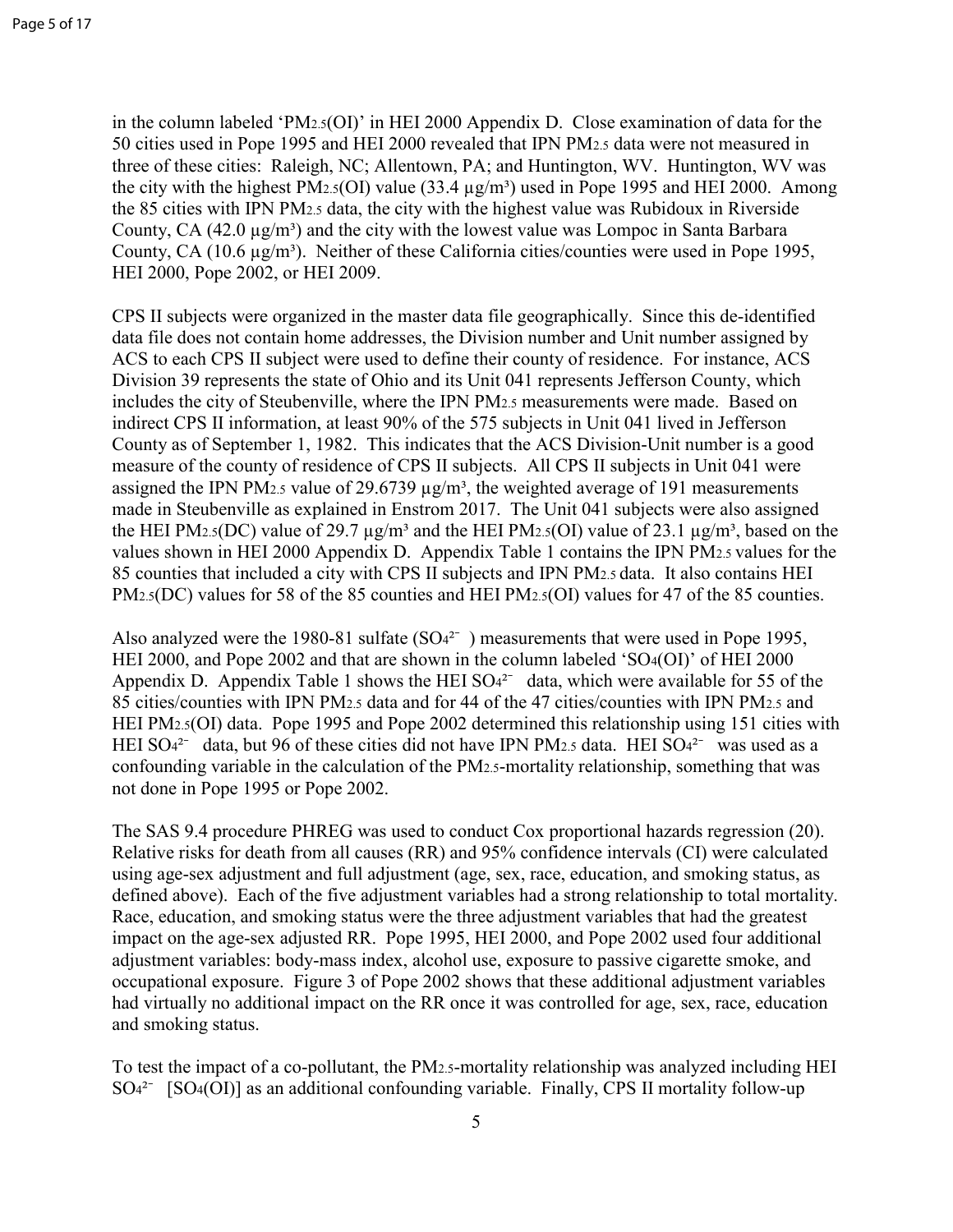results by time period were extracted from HEI 2009 Table 34. These results show the relationship between PM2.5 and total mortality during the original follow-up period of 1982-1989 and during the extended follow-up periods of 1990-1998 and 1999-2000.

In the interest of transparency and reproducibility, and depending upon future cooperation with ACS, the goal is to post on the Scientific Integrity Institute website a version of the CPS II data that fully preserves the confidentiality of all the subjects and that contains enough information to verify my findings. Also, the goal is to post the SAS computer programs and outputs that have used in the statistical analyses described below.

## **Results**

by applie characteristics for the CPS II subject<br>t analysis. There is excellent agreement amo<br>of age, sex, race, education, and smoking statt<br>CPS II cohort during 1982-1988 based on four<br>CPS II cohort during 1982-1988 bas Table 1 shows basic demographic characteristics for the CPS II subjects, as stated in Pope 1995, HEI 2000, and this current analysis. There is excellent agreement among the three sources for the adjustment variables of age, sex, race, education, and smoking status. Table 2 shows the RR for total mortality in the CPS II cohort during 1982-1988 based on four measures of air pollution: IPN PM<sub>2.5</sub>, HEI PM<sub>2.5</sub>(DC), HEI PM<sub>2.5</sub>(OI), and HEI SO<sup>42-</sup>. The fully adjusted RR and 95% CI was 1.023 (0.997–1.049) for a 10  $\mu$ g/m<sup>3</sup> increase in IPN PM<sub>2.5</sub> in all 85 counties, 1.025 (0.988– 1.062) for a 10  $\mu$ g/m<sup>3</sup> increase in HEI PM<sub>2.5</sub>(DC) in 58 counties, and 1.021 (0.984-1.058) for a 10  $\mu$ g/m<sup>3</sup> increase in IPN PM<sub>2.5</sub> in 47 counties The RR was 1.017 (0.965-1.072) for a 10  $\mu$ g/m<sup>3</sup> increase in HEI  $SO<sub>4</sub><sup>2</sup>$  in 55 counties.

The fully adjusted RR for total mortality during 1982-1988 was 1.081 (1.036-1.128) when based on the HEI PM2.5(OI) values in 47 counties with IPN PM2.5 data. This RR agrees quite well with the fully adjusted RR of 1.067 (1.037-1.099) for 1982-1989, which is shown in HEI 2009 Table 34 and which is based on the HEI PM2.5(OI) values in the 50 Metropolitan Areas (Metro Areas) used in Pope 1995. This was the most important relationship in Pope 1995 and it was confirmed in HEI 2000 and HEI 2009. Table 2 clearly shows that the positive RRs in the CPS II cohort depended upon the use of HEI PM2.5(OI) data. The null RRs based on IPN PM2.5 and HEI PM<sub>2.5</sub>(DC) were not presented in Pope 1995, HEI 2000, Pope 2002, or HEI 2009. Thus, the PM2.5-mortality relationship in the CPS II cohort was not robust.

Table 2 also shows the fully adjusted RR for total mortality was 1.028 (0.979-1.080) when based on HEI  $SO_4^2$  data for the 55 CPS II counties with IPN PM2.5 data. This null sulfates-mortality relationship is not consistent with the positive relationship found in the 151 CPS II Metro Areas used in Pope 1995, HEI 2000, Pope 2002, and HEI 2009. This finding indicates that the positive relationship of SO<sub>4</sub><sup>2-</sup> with total mortality was not robust and depended upon the specific CPS II subjects included in the calculation. Finally, Table 2 shows that the small positive fully adjusted RRs based on IPN PM2.5 data decline to slightly below 1.0 when controlled for confounding by SO<sub>4</sub><sup>2-</sup> . This finding indicates the importance of controlling for co-pollutants, which was not done in Pope 1995, HEI 2000, Pope 2002, or HEI 2009.

Table 3 shows that the positive RR between HEI PM2.5(OI) and total mortality during 1982-1989 in Pope 1995, became insignificant during 1990-2000, based on the RRs in HEI 2009 Table 34. This finding indicates that many of positive RRs in the CPS II cohort were statistically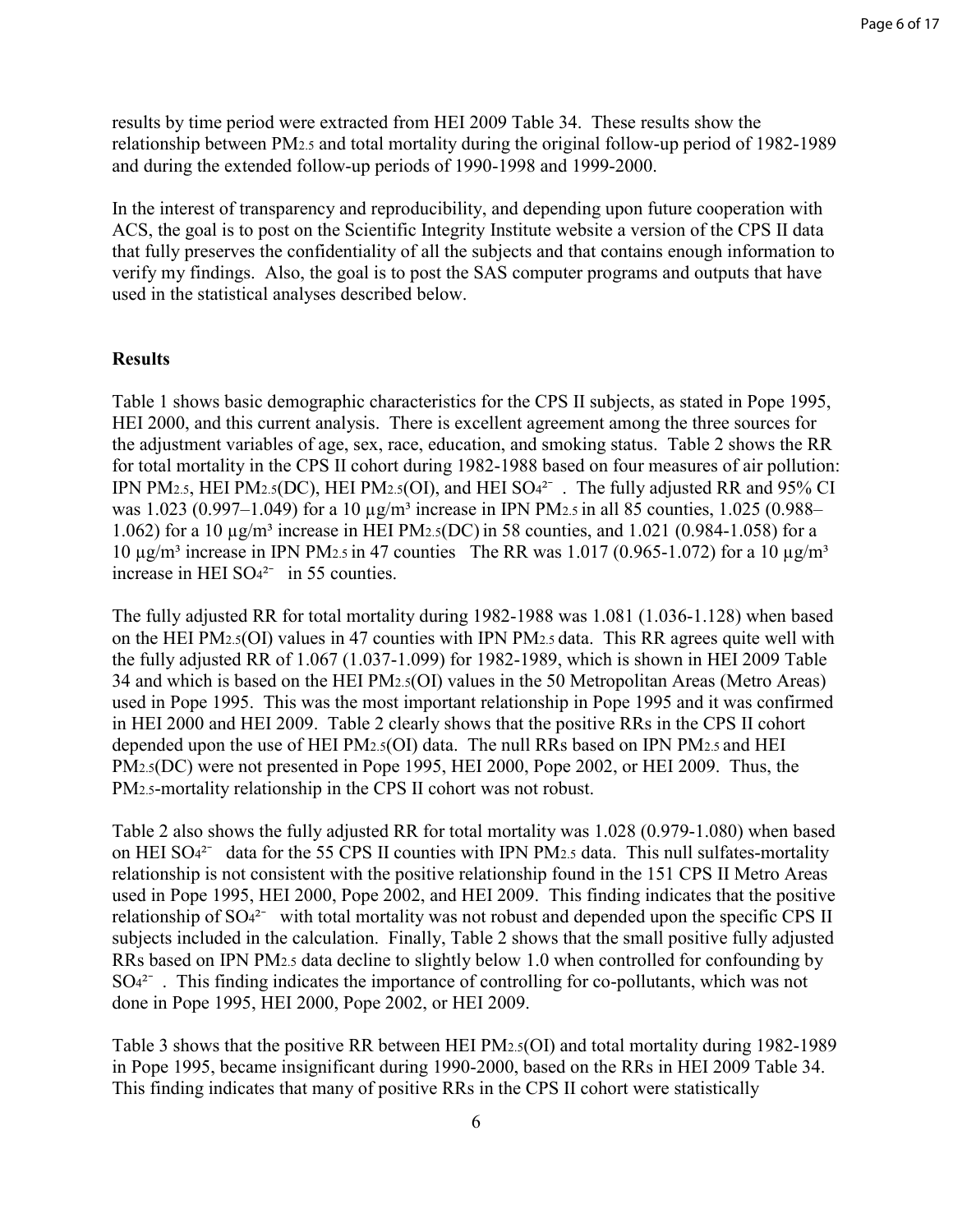insignificant after 1989. In particular, the RR of 1.044 (1.011-1.078) during 1982-1998 in Pope 2002 was 1.101 (1.046-1.157) during 1982-1989 and 1.007 (0.966-1.050) during 1990-1998. In any case, even the statistically significant positive RRs were so close to 1.00 that they did not constitute evidence of a causal relationship between PM2.5 and total mortality.

### **Conclusions**

This new independent analysis of the CPS II cohort adds significantly to the initial independent analysis in Enstrom 2017. It found that both PM<sub>2.5</sub> and  $SO<sub>4</sub><sup>2</sup>$  were not related to mortality from all causes during 1982-1988, when based on IPN PM2.5, HEI PM2.5(DC), and HEI SO4(OI) data. A positive PM2.5-total mortality relationship was found only when the HEI PM2.5(OI) data were used to reproduce the original findings in Pope 1995. The null relationships were found for all 85 CPS II counties with IPN PM2.5 data and for the 50 original counties used in Pope 1995, HEI 2000, and HEI 2009. This null evidence demonstrates that the PM2.5-mortality relationship is not robust and is indeed sensitive to the PM2.5 data and CPS II subjects used in the analysis.

PN PM2.5 data and for the 50 original counties<br>s null evidence demonstrates that the PM2.5-n<br>tive to the PM2.5 data and CPS II subjects use<br>t the HEI PM2.5 data and CPS II subjects use<br>t the HEI PM2.5 data, but it is not It is important to note that the HEI PM2.5(DC) data was published in HEI 2000 Appendix D and is essentially identical to the IPN PM2.5 data, but it is not labeled in a way that identifies it as IPN PM<sub>2.5</sub> data. This observation strongly indicates that the Team was clearly aware of the IPN PM<sub>2.5</sub> data but never presented null RRs based on IPN PM2.5 or HEI PM2.5(DC) in either HEI 2000, Pope 2002, or HEI 2009. Furthermore, the statement on page 80 of HEI 2000 that "air quality monitoring data could not be accurately accessed and accurately described" is incorrect because the Team published in HEI 2000 a mislabeled version of the readily available IPN PM2.5 data. Thus, the Team did not "evaluate the sensitivity of the original findings to the indicators of exposure to fine particle air pollution used by the Original Investigators."

Evidence from HEI 2009 Table 34 shows that the positive PM2.5-total mortality relationship based on HEI PM2.5(OI) values was significant during 1982-89 but not during 1990-2000. It was misleading and inappropriate for all CPS II analyses in Pope 2002 and HEI 2009 to be based on mortality follow-up beginning in 1982. It may well be that there have been no positive PM2.5 total mortality relationships in the CPS II cohort since 1989 and the null 1990-1998 and 1990- 2000 results were not specifically disclosed in Pope 2002 or HEI 2009.

It is very disturbing that ACS investigators, Pope, HEI officials, and key HEI Reanalysis Team members have all refused to confirm or refute the peer-reviewed evidence of no PM2.5-total mortality relationship in the CPS II cohort in Enstrom 2017. Indeed, they have consistently refused to cooperate with anyone in clarifying the PM2.5-mortality relationship in the CPS II cohort. Instead they continue to publish selective positive CPS II findings that are not transparent and not reproducible. These investigators need to cooperate with critics and conduct completely transparent epidemiologic analyses of the CPS II cohort.

In summary, the numerous null PM2.5-total mortality findings in the CPS II cohort described in this article directly challenge the validity of the original positive Pope 1995 findings published in *AJRCCM* and they raise serious doubts about the CPS II epidemiologic evidence supporting the PM2.5 NAAQS. These findings demonstrate the importance of independent and transparent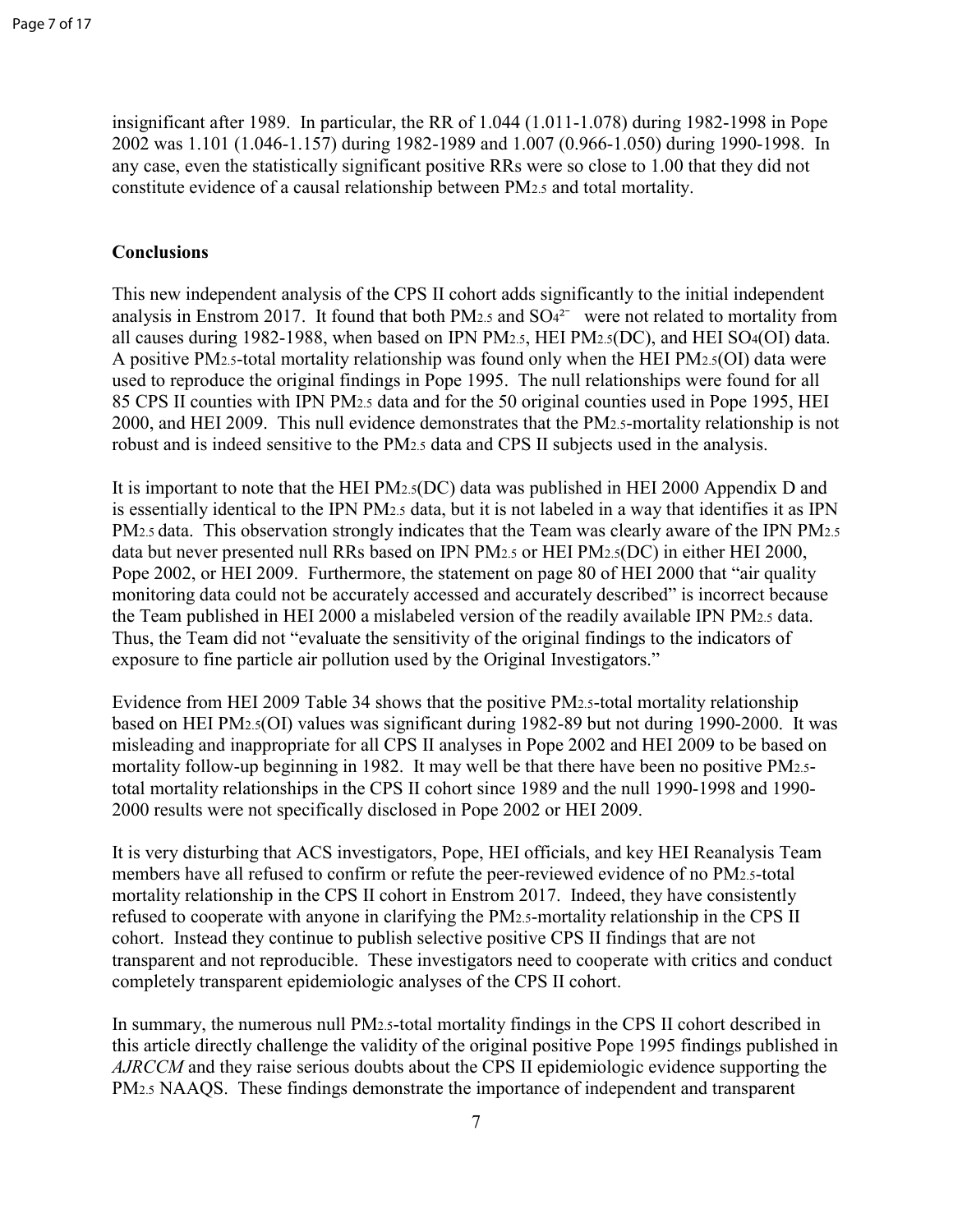analysis of underlying data. Finally, these findings provide strong justification for objective independent reanalysis of the CPS II cohort and reassessment of the EPA PM2.5 NAAQS.

#### **Acknowledgments**

I thank the American Cancer Society for making it possible for me to obtain unique access to the original CPS II cohort data and detailed documentation used in this study. I thank Dr. Frederick W. Lipfert for his assistance since 2002 and for the integrity and scope of his air pollution research. I declare no conflicts of interest with respect to the research, authorship, and/or publication of this article.

Sorrey Only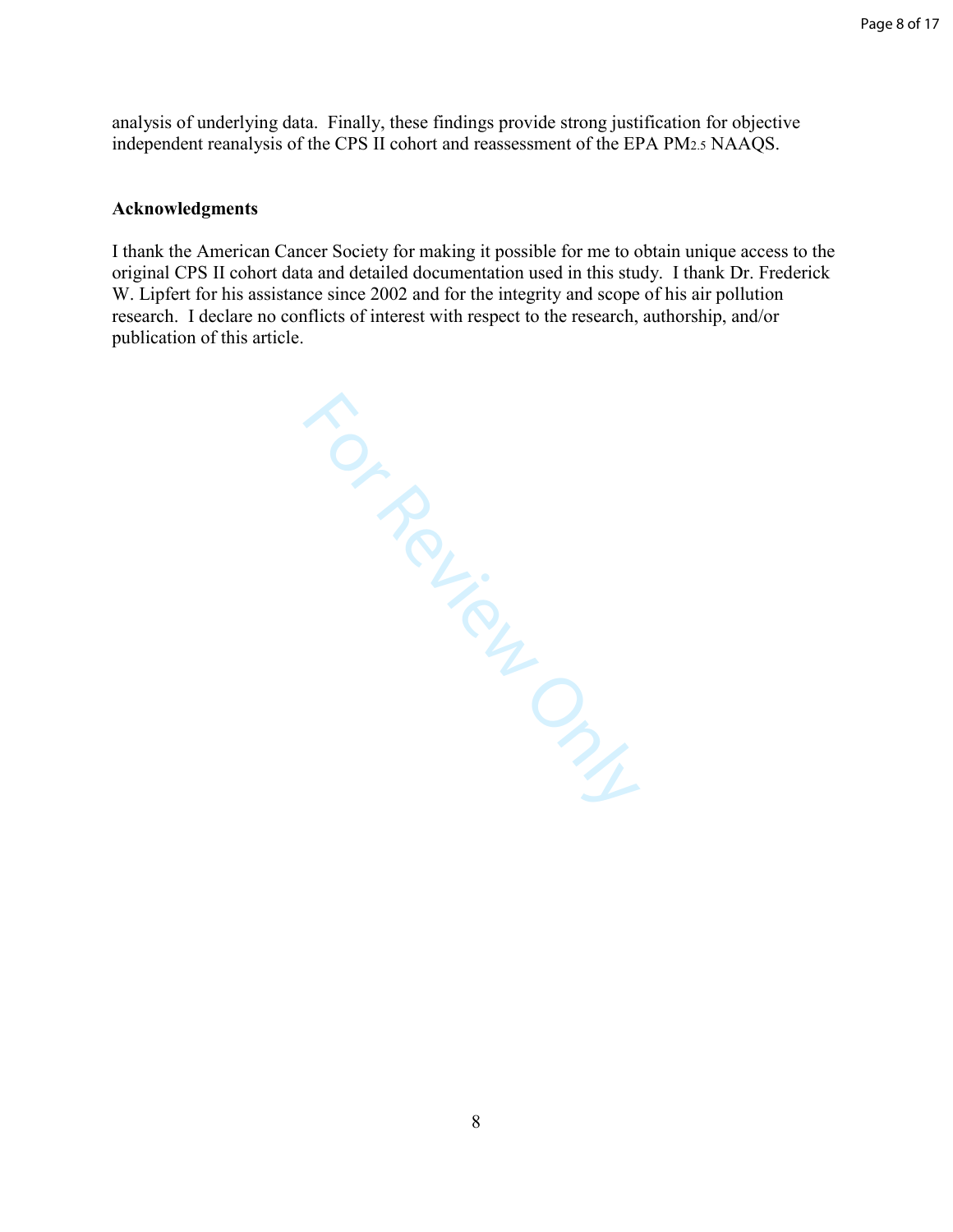### **References**

- 1. Enstrom JE. Fine Particulate Matter and Total Mortality in Cancer Prevention Study Cohort Reanalysis. *Dose-Response* 2017;15(1):1-12. DOI: 10.1177/1559325817693345
- 2. Pope CA III, Thun MJ, Namboodiri MM, et al. Particulate air pollution as a predictor of mortality in a prospective study of U.S. adults. *Am J Resp Crit Care Med* 1995;151:669- 674. doi: 10.1164/ajrccm.151.3.7881654
- 3. Krewski D, Burnett RT, Goldberg MS, et al. Reanalysis of the Harvard Six Cities Study and the American Cancer Society Study of Particulate Air Pollution and Mortality: Special Report. Cambridge, MA: Health Effects Institute, July 2000. Part I. Replication and Validation and Part II. Sensitivity Analyses, particularly Figure 5 on page 161, Figure 13 on page 89, and Figure 21 on page 197, Appendix D, and Appendix F. (https://www.healtheffects.org/publication/reanalysis-harvard-six-cities-study-andamerican-cancer-society-study-particulate-air)
- 4. Pope CA III, Burnett RT, Thun MJ, et al. Lung cancer, cardiopulmonary mortality, and long-term exposure to fine particulate air pollution. *JAMA* 2002;287(9):1132-1141. doi:10.1001/jama.287.9.1132
- d Part II. Sensitivity Analyses, particularly Fi<br>89, and Figure 21 on page 197, Appendix D,<br>theffects.org/publication/reanalysis-harvard-s<br>ociety-study-particulate-air)<br>ett RT, Thun MJ, et al. Lung cancer, cardiop<br>re to fi 5. Krewski D, Jerrett M, Burnett RT, et al. Extended Follow-Up and Spatial Analysis of the American Cancer Society Study Linking Particulate Air Pollution and Mortality. HEI Research Report 140, Health Effects Institute, Boston, MA, May 2009, particularly Table 34. (https://www.healtheffects.org/publication/extended-follow-and-spatial-analysisamerican-cancer-society-study-linking-particulate)
- 6. Fumento M. Polluted Science. Reason August/September 1997 (https://reason.com/archives/1997/08/01/polluted-science)
- 7. Phalen RF. The Particulate Air Pollution Controversy: A Case Study and Lessons Learned. Boston: Kluwer Academic Publishers 2002<br>(http://www.amazon.com/gp/reader/1402072252/ref=si3\_rdr\_ty)
- 8. Enstrom JE, Young SS, Dunn JD, et al. Particulate Matter Does Not Cause Premature Deaths. Unpublished manuscript submitted to *Science* on August 17, 2015 and published as a December 15, 2015 National Association of Scholars document (https://www.nas.org/images/documents/PM2.5.pdf).
- 9. Milloy S. Scare Pollution: Why and How to Fix the EPA. Washington, DC: Bench Press 2016
- 10. Enstrom JE. PM2.5 Does Not Cause Premature Deaths. Twelfth International Conference on Climate Change. Heartland Institute. Washington, DC March 23, 2017 (http://climateconferences.heartland.org/james-enstrom-iccc12/)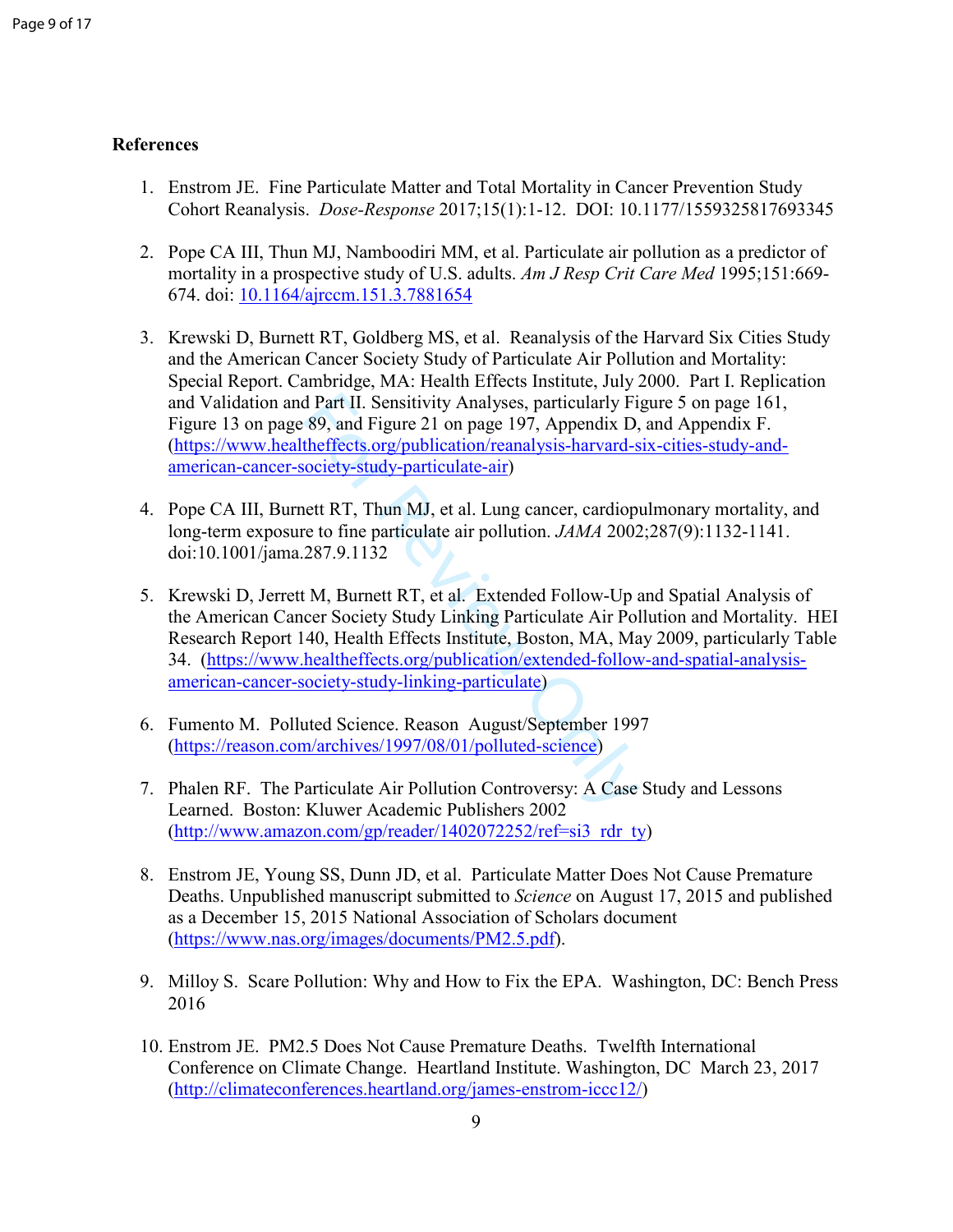- 11. Enstrom JE. Air Pollution and Mortality in the Medicare Population (Letter). *N Engl J Med* 2017;377:1498 DOI: 10.1056/NEJMc1709849
- 12. Thurston GD, Ahn J, Cromar KR, et al. Ambient Particulate Matter Air Pollution Exposure and Mortality in the NIH-AARP Diet and Health Cohort. *Environ Health Perspect* 2016;124(4):484-490 DOI: 10.1289/ehp.1509676
- 13. July 22, 2013 US House Science Committee Final Request to EPA for ACS CPS II Data (https://science.house.gov/news/press-releases/committee-threatens-subpoena-epa-secretscience) and<br>(https://science.house.gov/sites/republicans.science.house.gov/files/documents/07-22-2013%20Smith%20and%20Stewart%20to%20McCarthy.pdf)
- S House Science Committee Subpoena to EP.<br>
<u>ce.house.gov/news/press-releases/smith-subp</u><br>
use.gov/sites/republicans.science.house.gov/f<br>
ication history and overview of key studies of<br>
e ACS CPS-II cohort. Utah Clean Air A 14. August 1, 2013 US House Science Committee Subpoena to EPA Requesting ACS CPS II Data (https://science.house.gov/news/press-releases/smith-subpoenas-epa-s-secretscience) and<br>(https://science.house.gov/sites/republicans.science.house.gov/files/documents/Subpoena %20link.pdf)
- 15. Pope CA III. Publication history and overview of key studies of air pollution and risk of mortality using the ACS CPS-II cohort. Utah Clean Air Alliance. September 19, 2017 (http://scientificintegrityinstitute.org/Pope091917.pdf)
- 16. Hinton DO, Sune JM, Suggs JC, Barnard WF. Inhalable Particulate Network Report: Operation and Data Summary (Mass Concentrations Only). Volume I. April 1979- December 1982. EPA-600/4-84-088a. Research Triangle Park, NC: U.S. Environmental Protection Agency, November 1984, particularly pages 102-160 of 210 total pages (http://nepis.epa.gov/Exe/ZyPDF.cgi/20015OU3.PDF?Dockey=20015OU3.PDF)
- 17. Hinton DO, Sune JM, Suggs JC, Barnard WF. Inhalable Particulate Network Report: Data Summary (Mass Concentrations Only). Volume III. January 1983-December 1984. EPA-600/4-86/019. Research Triangle Park, NC: U.S. Environmental Protection Agency, April 1986, particularly pages 51-80 of 227 total pages (http://nepis.epa.gov/Exe/ZyPDF.cgi/9101R4L8.PDF?Dockey=9101R4L8.PDF)
- 18. Lipfert F. Commentary on the HEI reanalysis of the Harvard Six Cities Study and the American Cancer Society Study of Particulate Air Pollution and Mortality. *J Toxicol Environ Health A* . 2003 Aug 22-Oct 10;66(16-19):1705-14; discussion 1715-22. DOI: 10.1080/15287390306443
- 19. Enstrom JE. Fine particulate air pollution and total mortality among elderly Californians, 1973-2002. *Inhal Toxicol* 2005;17:803-816. (http://scientificintegrityinstitute.org/IT121505.pdf)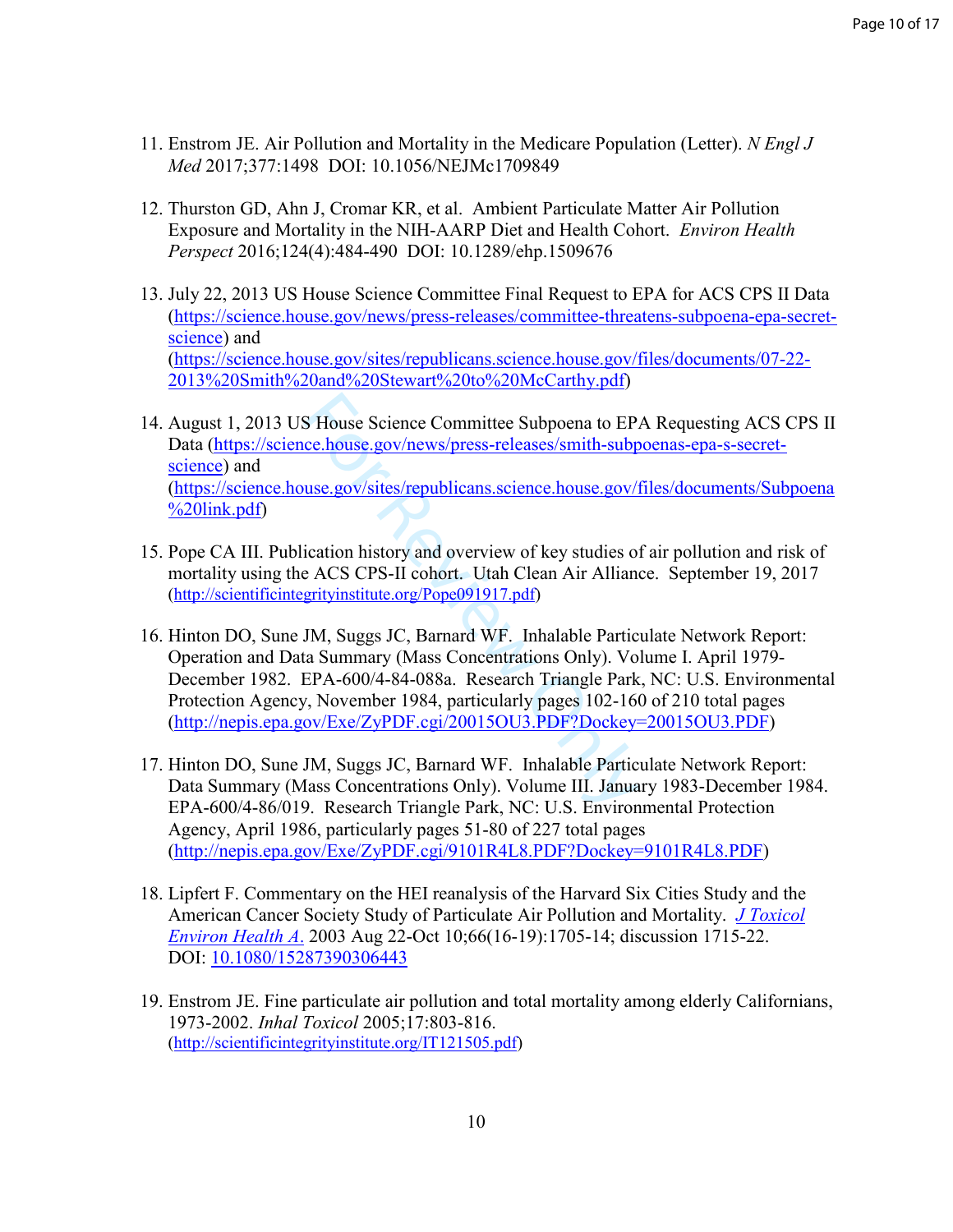20. SAS, PHREG and REGRESSION Procedures, SAS/STAT 9.4 User's Guide. SAS Institute Inc., Cary, NC (http://support.sas.com/documentation/94/index.html)

For Review Only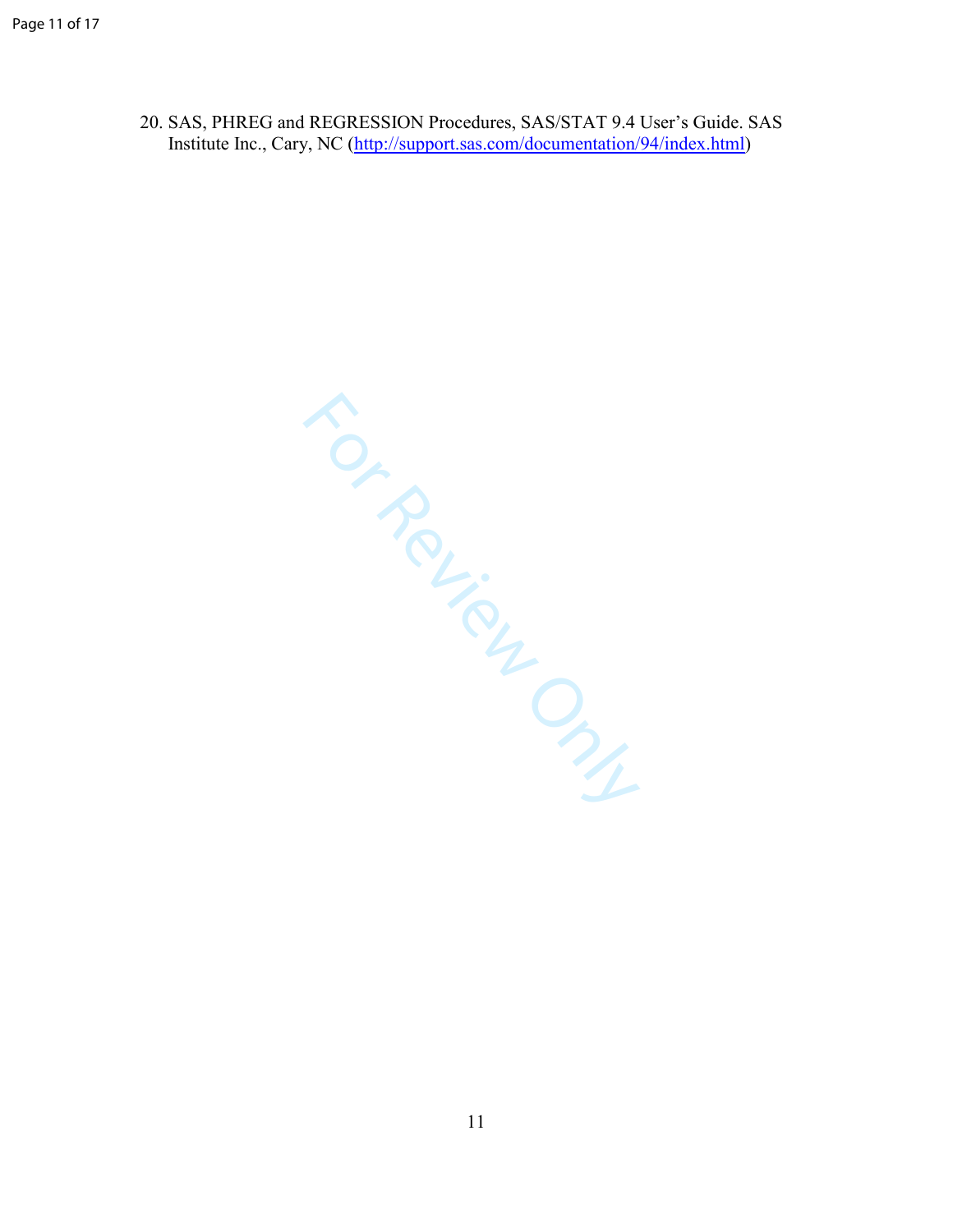Table 1. Summary Characteristics of CPS II Subjects in 1) Pope 1995 Table 1 (2), 2) HEI 2000 Table 24 (3), and 3) current analysis based on CPS II subjects in 47 and 85 counties with IPN PM2.5 data

| Characteristic                                                 | Pope 1995                          | <b>HEI 2000</b>                     |                                   | <b>Current CPS II Analysis</b>      |                                     |
|----------------------------------------------------------------|------------------------------------|-------------------------------------|-----------------------------------|-------------------------------------|-------------------------------------|
|                                                                | Table 1<br><b>HEI</b><br>PM2.5(OI) | Table 24<br><b>HEI</b><br>PM2.5(OI) | $N=47$<br><b>HEI</b><br>PM2.5(OI) | $N=47$<br><b>IPN</b><br>PM2.5       | $N = 85$<br><b>IPN</b><br>PM2.5     |
| Number of metro areas<br>Number of counties                    | 50<br>not stated                   | 50<br>not stated                    | 47                                | 47                                  | 85                                  |
| Age-Sex Adjusted Subjects<br><b>Fully Adjusted Subjects</b>    | 295,223                            | 298,817                             | 206,379<br>189,676                | 206,397<br>189,676                  | 292,277<br>269,766                  |
| Age-Sex Adjusted Deaths<br><b>Fully Adjusted Deaths</b>        | 20,765                             | 23,093                              | 12,082<br>10,621                  | 12,082<br>10,621                    | 17,231<br>15,593                    |
| Values Below are for Subjects in Fully Adjusted Results        |                                    |                                     |                                   |                                     |                                     |
| Age at enrollment<br>(mean years)                              | 56.6                               | 56.6                                | 56.66                             | 56.66                               | 56.64                               |
| Sex (% females)                                                | 55.9                               | 56.4                                | 56.72                             | 56.72                               | 56.61                               |
| Race (% white)                                                 | 94.0                               | 94.0                                | 94.58                             | 94.58                               | 95.09                               |
| Less than high school<br>education $(\% )$                     | 11.3                               | 11.3                                | 11.71                             | 11.71                               | 11.71                               |
| Never Smoked<br>Regularly $(\% )$                              |                                    |                                     | 41.69                             | 41.69                               | 41.57                               |
| Former smoker $(\% )$<br>Former cigarette<br>smoker $(\% )$    | 29.4                               | 30.2                                | 33.25<br>30.43                    | 33.25<br>30.43                      | 33.67<br>30.81                      |
| Current smoker $(\% )$<br>Currrent cigarette<br>smoker $(\% )$ | 21.6                               | 21.4                                | 25.06<br>21.01                    | 25.06<br>21.01                      | 24.76<br>20.76                      |
| Fine particles $(\mu g/m^3)$<br>Average<br><b>SD</b><br>Range  | 18.2<br>5.1<br>$9.0 -$<br>33.5     | 18.2<br>4.4<br>$9.0 -$<br>33.4      | 17.8<br>4.5<br>$9.0 -$<br>25.2    | 21.37<br>5.30<br>$10.77 -$<br>29.67 | 21.16<br>5.98<br>$10.63 -$<br>42.01 |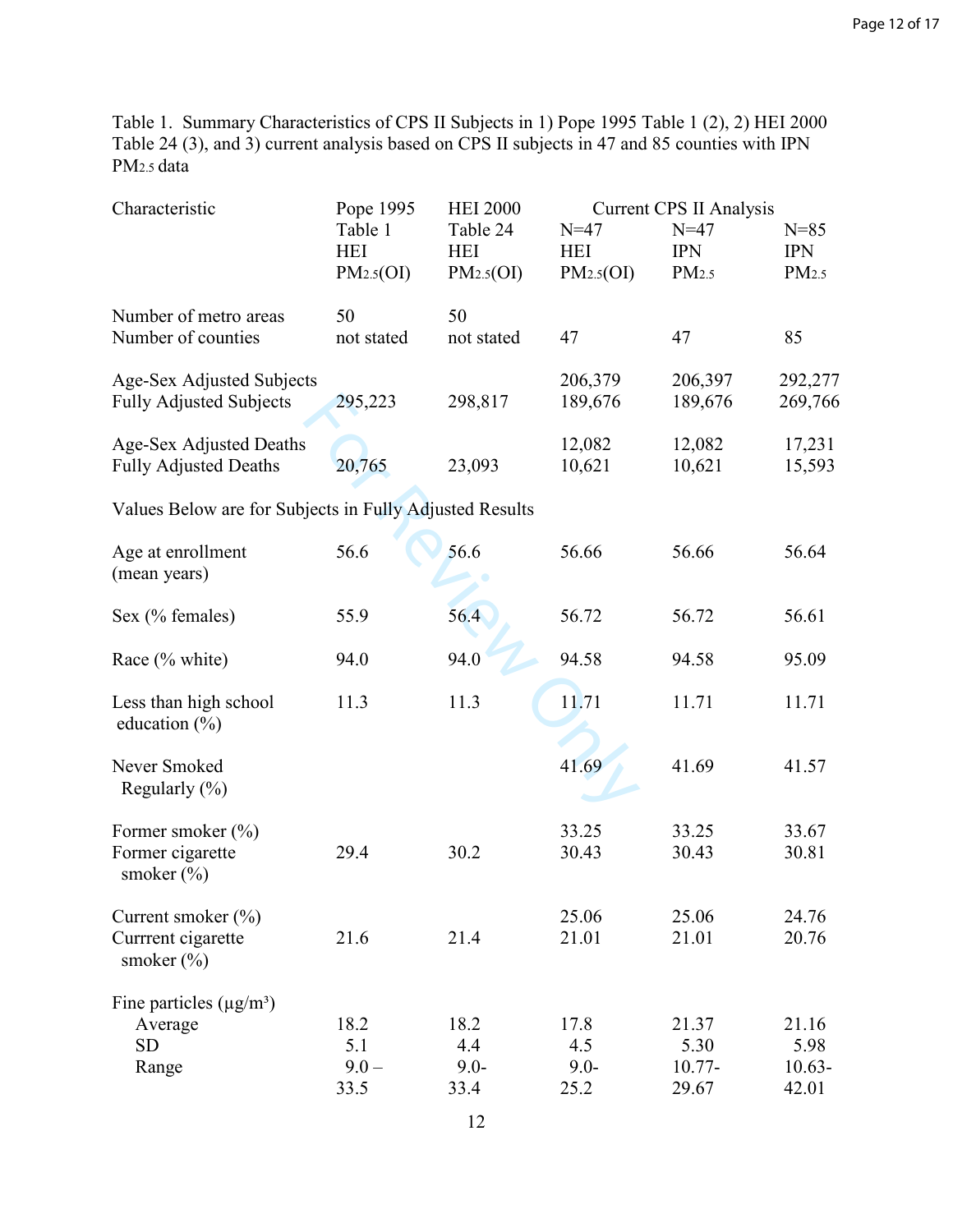Table 2. Age-sex adjusted and fully adjusted relative risk of death from all causes (RR and 95% CI) from September 1, 1982 through August 31, 1988 associated with change of 10  $\mu$ g/m<sup>3</sup> increase in PM<sub>2.5</sub> for CPS II subjects residing in 47, 58, and 85 counties in the continental United States with 1979-1983 IPN PM<sub>2.5</sub> data. Similar RRs for sulfates (1980-1981 SO $4^{2-}$ ) are shown for 44 and 55 counties with IPN PM2.5 data. The RRs indicated with \* are for those counties with IPN PM2.5 data that are among the original 50 Pope 1995 counties with HEI PM2.5(OI) data.

|                     | PM <sub>2.5</sub> Years Number of Number of Number of RR |        | 95% CI      |  |
|---------------------|----------------------------------------------------------|--------|-------------|--|
| and Source Counties | Subjects                                                 | Deaths | Lower Upper |  |

Age-sex adjusted RR for Both Sexes and All Causes of Death

| 1979-1983 PM <sub>2.5</sub>                              |    |         |        |       |                             |
|----------------------------------------------------------|----|---------|--------|-------|-----------------------------|
| IPN $PM2.5$                                              | 85 | 292,277 | 17,321 |       | $1.038$ $(1.014 - 1.063)$   |
| HEI $PM2.5(DC)$                                          | 58 | 229,915 | 13,654 |       | $1.050$ $(1.015 - 1.087)$   |
| IPN PM2.5                                                | 47 | 206,379 | 12,082 |       | $1.040$ $(1.005 - 1.076)$ * |
| HEI $PM2.5(OI)$                                          | 47 | 206,379 | 12,082 |       | $1.125$ $(1.075 - 1.164)$ * |
| 1980-1981 SO <sub>4</sub> <sup>2-</sup>                  |    |         |        |       |                             |
| HEI SO <sub>4</sub> (OI)                                 | 55 | 211,411 | 12,466 |       | $1.087$ $(1.038 - 1.138)$   |
| HEI SO <sub>4</sub> (OI)                                 | 44 | 184,182 | 10,621 |       | $1.077$ $(1.025 - 1.131)$ * |
| Fully adjusted RR for Both Sexes and All Causes of Death |    |         |        |       |                             |
| 1979-1983 PM2.5                                          |    |         |        |       |                             |
| IPN $PM2.5$                                              | 85 | 269,766 | 15,593 | 1.023 | $(0.997 - 1.049)$           |
| HEI $PM2.5(DC)$                                          | 58 | 211,584 | 12,246 |       | $1.025$ $(0.988 - 1.062)$   |
| IPN $PM2.5$                                              | 47 | 189,676 | 10,836 |       | $1.021$ $(0.984 - 1.058)$ * |
| HEI $PM2.5(OI)$                                          | 47 | 189,676 | 10,836 | 1.081 | $(1.036 - 1.128)$ *         |
|                                                          |    |         |        |       |                             |

| 1979-1983 PM2.5                         |    |         |        |                             |
|-----------------------------------------|----|---------|--------|-----------------------------|
| IPN $PM2.5$                             | 85 | 269,766 | 15,593 | $1.023$ $(0.997 - 1.049)$   |
| HEI $PM_{2.5}(DC)$                      | 58 | 211,584 | 12,246 | $1.025$ $(0.988 - 1.062)$   |
| IPN $PM2.5$                             | 47 | 189,676 | 10,836 | $1.021$ $(0.984 - 1.058)$ * |
| HEI $PM2.5(OI)$                         | 47 | 189,676 | 10,836 | $1.081$ $(1.036 - 1.128)$ * |
| 1980-1981 SO <sub>4</sub> <sup>2-</sup> |    |         |        |                             |
| HEI SO <sub>4</sub> (OI)                | 55 | 194,729 | 11,211 | $1.028$ $(0.979 - 1.080)$   |
| HEI $SO4(OI)$                           | 44 | 169,405 | 9,552  | $1.017$ $(0.965 - 1.072)$ * |
|                                         |    |         |        |                             |

Fully adjusted RR for Both Sexes and All Causes of Death, controlling for 1980-1981 SO<sub>42</sub>-

| 1979-1983 PM <sub>2.5</sub> |    |         |        |                             |
|-----------------------------|----|---------|--------|-----------------------------|
| IPN PM $2.5$                |    | 194.729 | 11,211 | $0.990 (0.948 - 1.035)$     |
| IPN $PM_{2.5}$              | 44 | 169.405 | 9.552  | $0.972$ $(0.909 - 1.040)$ * |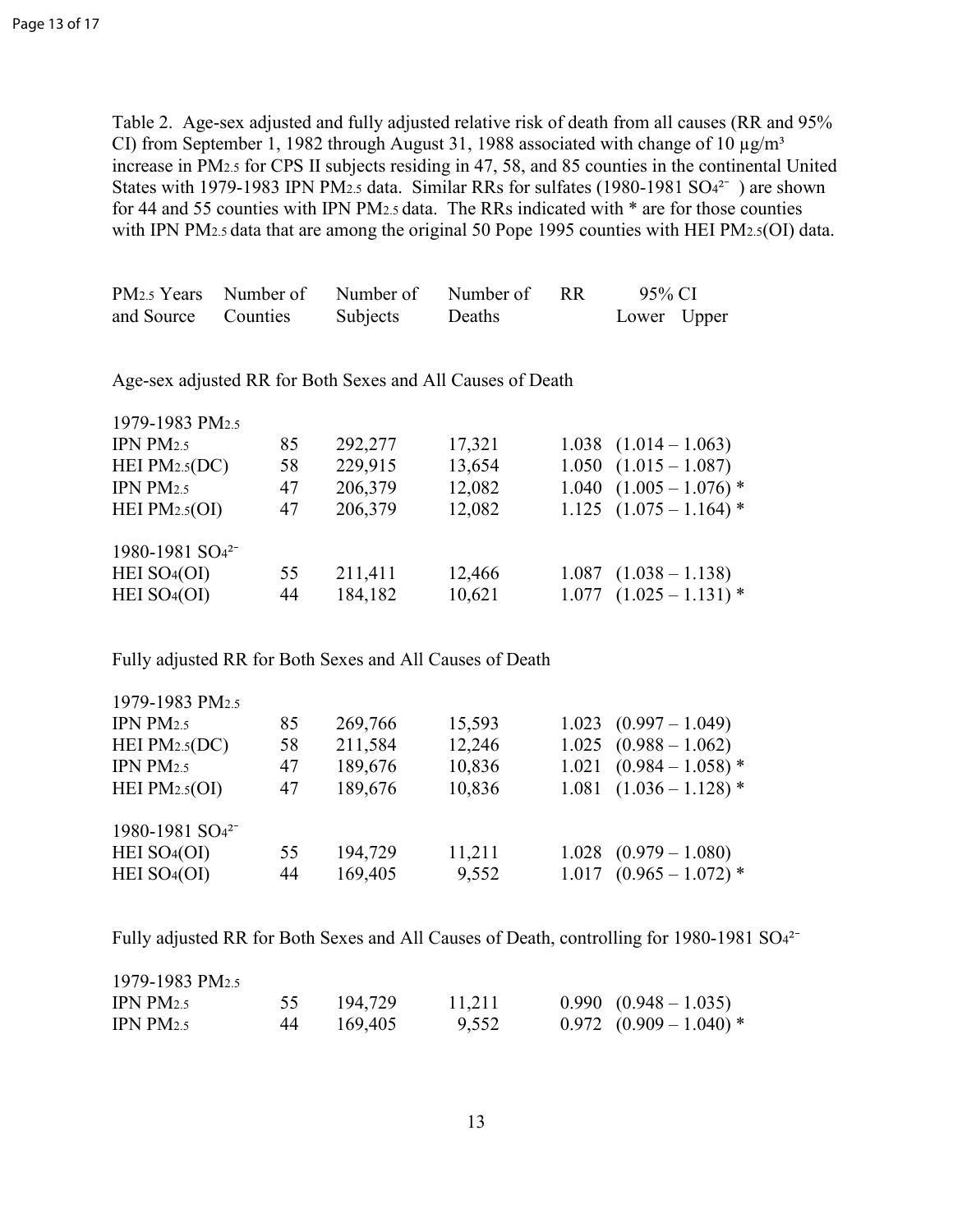Table 3. Fully adjusted relative risk of death from all causes (RR and 95% CI) from September 1, 1982 through December 31, 2000 associated with change of 10  $\mu$ g/m<sup>3</sup> increase in PM<sub>2.5</sub> for CPS II subjects residing in 50, 58, or 61 Metro Areas with 1979-1983 HEI PM2.5(OI) data. RRs beginning with 1982 deaths were taken from HEI 2009 Table 34. RRs beginning with 1990 or 1999 deaths (indicated with \*) were calculated from the Table 34 RRs, using standard formulas for combining RRs with 95% CI. The RR indicated with \*\* is identical to the RR in Table 2 of Pope 2002.

| Follow-up                                | Number of                                      | Number of | Number of                                                | <b>RR</b> | 95% CI                                                   |  |  |
|------------------------------------------|------------------------------------------------|-----------|----------------------------------------------------------|-----------|----------------------------------------------------------|--|--|
| Years                                    | Metro Areas                                    | Subjects  | Deaths                                                   |           | Lower Upper                                              |  |  |
|                                          |                                                |           | Fully adjusted RR for Both Sexes and All Causes of Death |           |                                                          |  |  |
|                                          | <b>Standard Cox with Different Metro Areas</b> |           |                                                          |           |                                                          |  |  |
| 1982-1989<br>1990-1998                   | 50                                             | 298,825   | 23,180                                                   |           | $1.067$ $(1.037 - 1.099)$<br>$1.013$ $(0.995 - 1.031)$ * |  |  |
| 1982-1998                                | 61                                             | 360,682   | 80,819                                                   |           | $1.027$ $(1.012 - 1.043)$                                |  |  |
|                                          | Random Effects Cox with Different Metro Areas  |           |                                                          |           |                                                          |  |  |
|                                          |                                                |           |                                                          |           |                                                          |  |  |
| 1982-1989                                | 50                                             | 298,825   | 23,180                                                   |           | $1.101 (1.046 - 1.157)$                                  |  |  |
| 1990-1998                                |                                                |           |                                                          | 1.007     | $(0.966 - 1.050)$ *                                      |  |  |
| 1982-1998                                | 61                                             | 360,682   | 80,819                                                   |           | $1.044$ $(1.011 - 1.078)$ **                             |  |  |
|                                          | <b>Standard Cox with Same Metro Areas</b>      |           |                                                          |           |                                                          |  |  |
| 1982-1989                                | 58                                             | 342,521   |                                                          | 1.048     | $(1.022 - 1.076)$                                        |  |  |
| 1990-1998                                | 58                                             |           |                                                          | 1.021     | $(1.002 - 1.041)$ *                                      |  |  |
| 1999-2000                                | 58                                             |           |                                                          |           | $1.014$ $(0.980 - 1.049)$ *                              |  |  |
| 1982-1998                                | 58                                             | 342,521   |                                                          | 1.031     | $(1.015 - 1.047)$                                        |  |  |
| 1982-2000                                | 58                                             | 342,521   | 90,783                                                   | 1.028     | $(1.014 - 1.043)$                                        |  |  |
| Random Effects Cox with Same Metro Areas |                                                |           |                                                          |           |                                                          |  |  |
| 1982-1989                                | 58                                             | 342,521   |                                                          | 1.074     | $(1.028 - 1.122)$                                        |  |  |
| 1990-1998                                | 58                                             |           |                                                          | 1.017     | $(0.971 - 1.064)$ *                                      |  |  |
| 1999-2000                                | 58                                             |           |                                                          | 1.017     | $(0.940 - 1.101)$ *                                      |  |  |
| 1982-1998                                | 58                                             | 342,521   |                                                          | 1.046     | $(1.014 - 1.080)$                                        |  |  |

1982-2000 58 342,521 90,783 1.042 (1.012 – 1.073)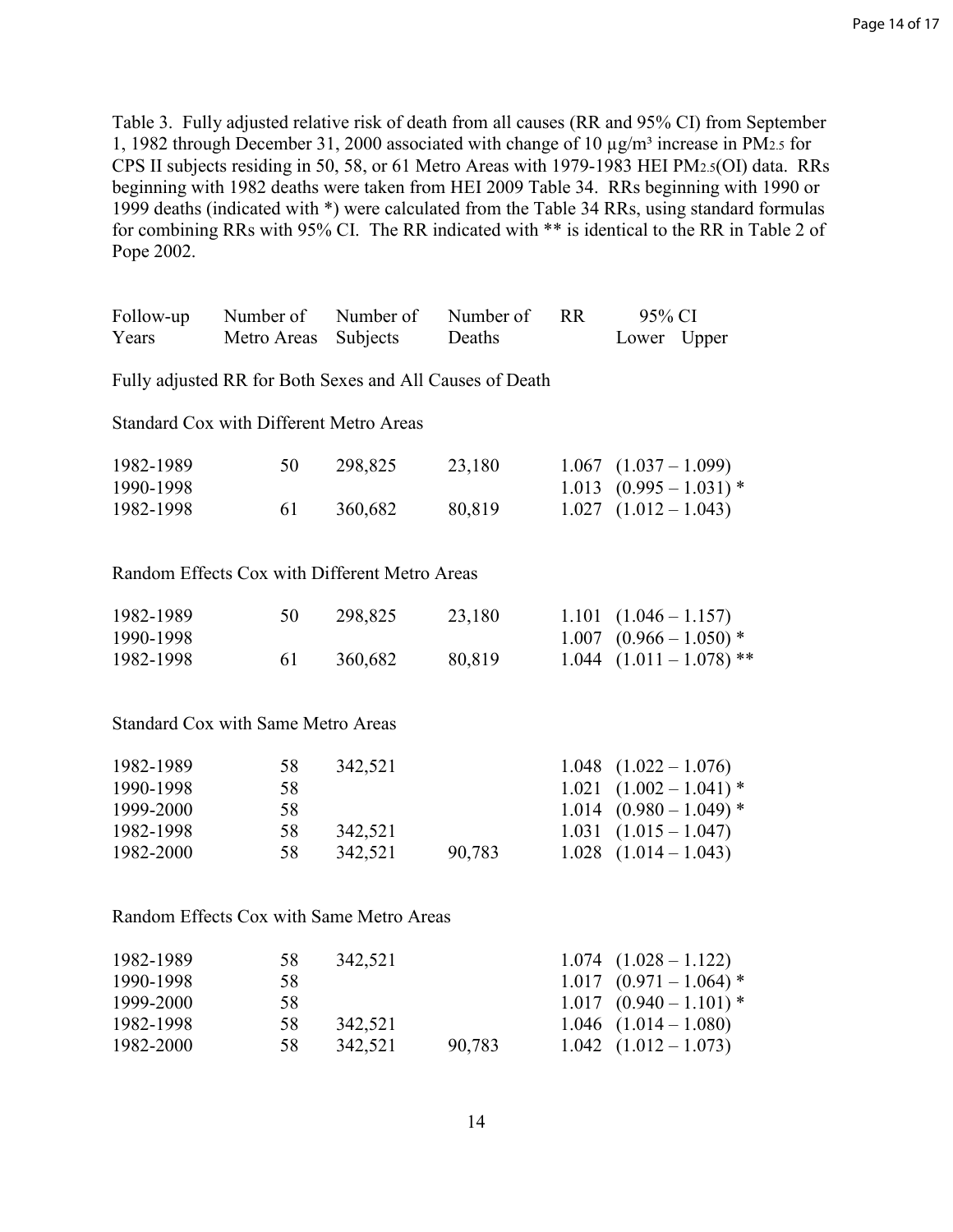Appendix Table 1. List of the 85 counties containing 47 of the 50 cities used in Pope 1995, HEI 2000, and HEI 2009, as well as the 38 additional counties used in Enstrom 2017. Each location includes State, primary ACS Division-Unit number and an indication of additional numbers, Federal Information Processing Standards (FIPS) code, IPN/HEI county, IPN/HEI city with PM2.5 measurements, 1979-1983 IPN PM2.5 (weighted mean), 1979-1983 HEI PM2.5(DC) (weighted mean), 1979-1983 HEI PM2.5(OI) (median), and 1980-1981 HEI SO $4^{2-}$  (mean). All 85 counties have IPN PM2.5 data, 58 counties have HEI PM2.5(DC) data, and 47 counties have HEI PM2.5(OI) data. Three of the 50 cities used in Pope 1995 and HEI 2000 (Raleigh NC, Allentown PA, and Huntington WV) were not part of IPN and the origin of the HEI PM2.5(OI) data in HEI 2000 Appendix D for these three cities is unknown.

| <b>State</b> | ACS<br>Div-<br>Unit | <b>FIPS</b><br>Code | <b>IPN/HEI County IPN/HEI City</b><br>containing<br><b>IPN/HEI City</b> | with PM <sub>2.5</sub><br>Measurements | 1979-83 1979-83<br><b>IPN</b><br>PM 2.5 PM2.5(DC) PM2.5(OI) SO4 <sup>2-</sup><br>$(\mu g/m^3)$ $(\mu g/m^3)$ $(\mu g/m^3)$<br>(weighted mean) (median) | <b>HEI</b> | 1979-83<br><b>HEI</b> | 1980-81<br><b>HEI</b><br>$(\mu g/m^3)$<br>(mean) |
|--------------|---------------------|---------------------|-------------------------------------------------------------------------|----------------------------------------|--------------------------------------------------------------------------------------------------------------------------------------------------------|------------|-----------------------|--------------------------------------------------|
| AL           | 01037               | 01073               | <b>JEFFERSON</b>                                                        | Birmingham                             | 25.6016                                                                                                                                                | 28.7       | 24.5                  | 13.1                                             |
| <b>AL</b>    | 01049               | 01097               | <b>MOBILE</b>                                                           | <b>Mobile</b>                          | 22.0296                                                                                                                                                | 22.0       | 20.9                  | 12.6                                             |
| <b>AZ</b>    | 03700               | 04013               | <b>MARICOPA</b>                                                         | Phoenix                                | 15.7790                                                                                                                                                | 18.5       | 15.2                  | 4.3                                              |
| <b>AR</b>    | 04071+2             | 05119               | PULASKI                                                                 | <b>Little Rock</b>                     | 20.5773                                                                                                                                                | 20.6       | 17.8                  | 5.9                                              |
| CA           | 06001               | 06001               | <b>ALAMEDA</b>                                                          | Livermore                              | 14.3882                                                                                                                                                |            |                       |                                                  |
| CA           | 06002               | 06007               | <b>BUTTE</b>                                                            | Chico                                  | 15.4525                                                                                                                                                |            |                       |                                                  |
| CA           | 06003               | 06013               | <b>CONTRA COSTA</b>                                                     | Richmond                               | 13.9197                                                                                                                                                |            |                       |                                                  |
| CA           | 06004               | 06019               | <b>FRESNO</b>                                                           | Fresno                                 | 18.3731                                                                                                                                                | 10.3       | 10.3                  | 5.8                                              |
| CA           | 06008               | 06029               | <b>KERN</b>                                                             | <b>Bakersfield</b>                     | 30.8628                                                                                                                                                |            |                       |                                                  |
| CA           | 06051+4             | 06037               | <b>LOS ANGELES</b>                                                      | Los Angeles                            | 28.2239                                                                                                                                                | 26.8       | 21.8                  | 14.0                                             |
| CA           | 06019               | 06065               | <b>RIVERSIDE</b>                                                        | Rubidoux                               | 42.0117                                                                                                                                                |            |                       | 14.6                                             |
| CA           | 06020               | 06073               | <b>SAN DIEGO</b>                                                        | San Diego                              | 18.9189                                                                                                                                                | 18.9       |                       | 11.2                                             |
| CA           | 06021               | 06075               | <b>SAN FRANCISCO</b>                                                    | San Francisco                          | 16.3522                                                                                                                                                | 16.4       | 12.2                  | 6.6                                              |
| CA           | 06025               | 06083               | SANTA BARBARA                                                           | Lompoc                                 | 10.6277                                                                                                                                                |            |                       |                                                  |
| CA           | 06026               | 06085               | <b>SANTA CLARA</b>                                                      | San Jose                               | 17.7884                                                                                                                                                | 17.8       | 12.4                  | 6.2                                              |
| CO           | 07004               | 08031               | <b>DENVER</b>                                                           | Denver                                 | 10.7675                                                                                                                                                | 10.8       | 16.1                  | 5.2                                              |
| CO           | 07047               | 08069               | LARIMER                                                                 | <b>Fort Collins</b>                    | 11.1226                                                                                                                                                |            |                       |                                                  |
| CO           | 07008               | 08101               | <b>PUEBLO</b>                                                           | Pueblo                                 | 10.9155                                                                                                                                                | 10.9       |                       | 6.7                                              |
| <b>CT</b>    | 08001               | 09003               | <b>HARTFORD</b>                                                         | Hartford                               | 18.3949                                                                                                                                                | 18.4       | 14.8                  | 9.4                                              |
| <b>CT</b>    | 08004               | 09005               | LITCHFIELD                                                              | Litchfield                             | 11.6502                                                                                                                                                |            |                       |                                                  |
| DE           | 09002               | 10001               | <b>KENT</b>                                                             | Dover                                  | 19.5280                                                                                                                                                |            |                       |                                                  |
| DE           | 09004+2             | 10003               | <b>NEW CASTLE</b>                                                       | Wilmington                             | 20.3743                                                                                                                                                | 20.4       |                       | 19.4                                             |
| DC           | $10001 + 2$         | 11001               | <b>DIST COLUMBIA</b>                                                    | Washington                             | 25.9289                                                                                                                                                | 25.9       | 22.5                  | 14.9                                             |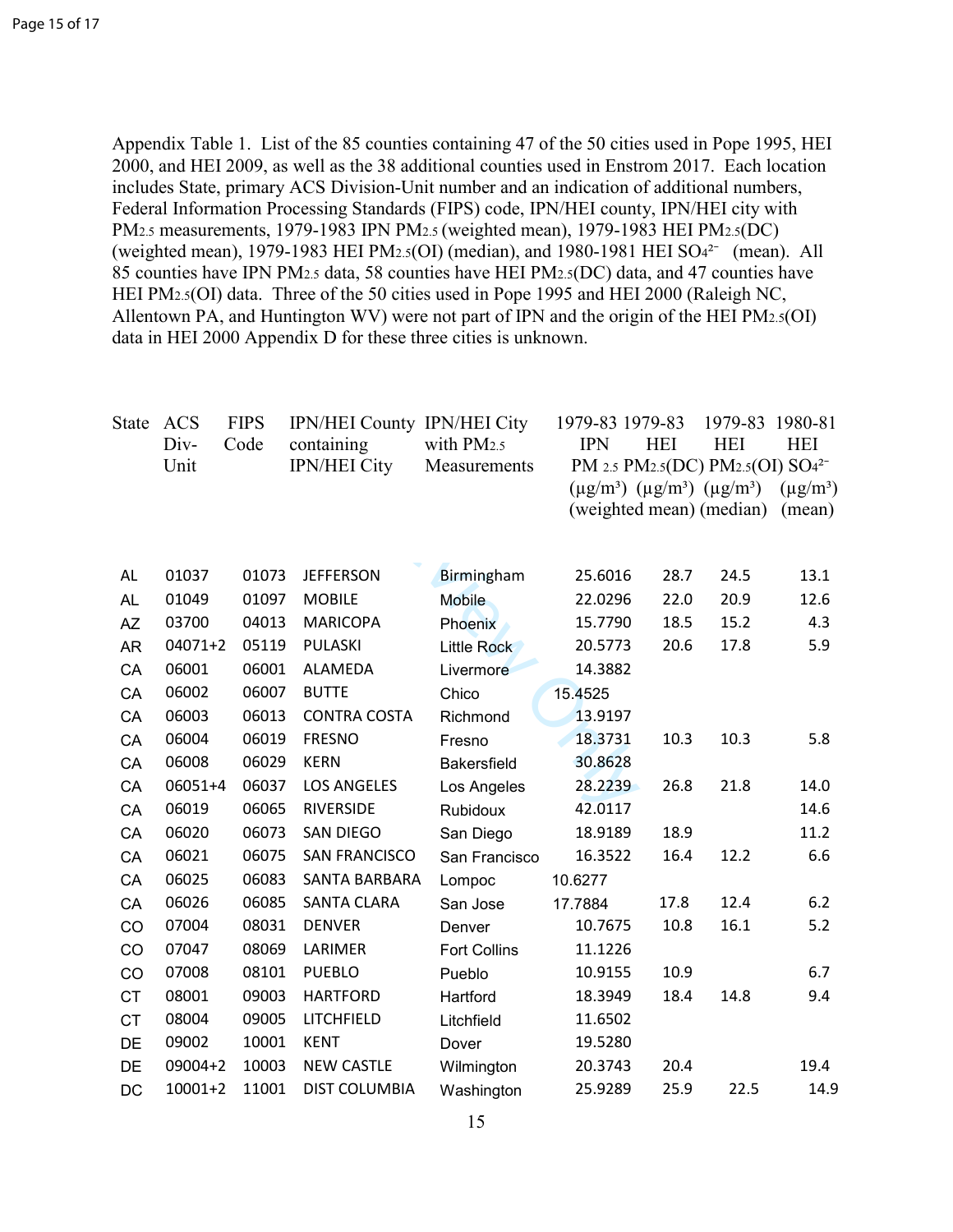| FL.       | 11044   | 12057 | HILLSBOROUGH          | Tampa              | 13.7337 | 13.7 | 11.4 | 10.3 |
|-----------|---------|-------|-----------------------|--------------------|---------|------|------|------|
| GA        | 12027+4 | 13051 | <b>CHATHAM</b>        | Savannah           | 17.8127 | 17.8 |      |      |
| GA        | 12062   | 13121 | <b>FULTON</b>         | Atlanta            | 22.5688 | 22.6 | 20.3 | 12.0 |
| ID        | 13001   | 16001 | <b>ADA</b>            | <b>Boise</b>       | 18.0052 | 18.0 | 12.1 |      |
| IL        | 14089+4 | 17031 | COOK                  | Chicago            | 25.1019 | 23.0 | 21.0 |      |
| IL        | 14098   | 17197 | WILL                  | Braidwood          | 17.1851 |      |      |      |
| IN        | 15045   | 18089 | LAKE                  | Gary               | 27.4759 | 27.5 | 25.2 | 19.1 |
| IN        | 15049   | 18097 | <b>MARION</b>         | Indianapolis       | 23.0925 | 23.1 | 21.1 | 12.6 |
| KS        | 17287   | 20173 | <b>SEDGWICK</b>       | Wichita            | 15.0222 | 15.0 | 13.6 | 4.9  |
| KS        | 17289   | 20177 | SHAWNEE               | Topeka             | 11.7518 | 11.8 | 10.3 | 6.8  |
| KY        | 18010   | 21019 | <b>BOYD</b>           | Ashland            | 37.7700 |      |      |      |
| KY        | 18055   | 21111 | <b>JEFFERSON</b>      | Louisville         | 24.2134 |      |      |      |
| <b>MD</b> | 21106+1 | 24510 | <b>BALTIMORE CITY</b> | <b>Baltimore</b>   | 21.6922 | 21.7 |      | 13.0 |
| <b>MD</b> | 21101   | 24031 | <b>MONTGOMERY</b>     | Rockville          | 20.2009 |      |      |      |
| MA        | 22105+1 | 25013 | <b>HAMPDEN</b>        | Springfield        | 17.5682 | 17.6 |      | 12.8 |
| MA        | 22136   | 25027 | <b>WORCESTER</b>      | Worcester          | 16.2641 | 16.3 |      | 10.7 |
| MN        | 25001+2 | 27053 | <b>HENNEPIN</b>       | Minneapolis        | 15.5172 | 15.5 | 13.7 | 8.4  |
| <b>MN</b> | 25150+5 | 27123 | RAMSEY                | St Paul            | 15.5823 |      |      |      |
| <b>MS</b> | 26086   | 28049 | <b>HINDS</b>          | Jackson            | 18.1339 | 18.1 | 15.7 | 8.8  |
| <b>MO</b> | 27001+3 | 29095 | <b>JACKSON</b>        | <b>Kansas City</b> | 17.8488 | 17.8 |      | 10.2 |
| MT        | 28009   | 30063 | <b>MISSOULA</b>       | Missoula           | 17.6212 |      |      |      |
| MT        | 28011   | 30093 | <b>SILVER BOW</b>     | <b>Butte</b>       | 16.0405 |      |      |      |
| <b>NE</b> | 30028   | 31055 | <b>DOUGLAS</b>        | Omaha              | 15.2760 | 15.3 | 13.1 | 8.7  |
| <b>NV</b> | 31101   | 32031 | <b>WASHOE</b>         | Reno               | 13.1184 | 13.1 | 11.8 | 4.1  |
| <b>NJ</b> | 33004   | 34007 | CAMDEN                | Camden             | 20.9523 |      |      |      |
| <b>NJ</b> | 33007   | 34013 | <b>ESSEX</b>          | Livingston         | 16.4775 |      |      |      |
| <b>NJ</b> | 33009   | 34017 | <b>HUDSON</b>         | Jersey City        | 19.9121 | 19.9 | 17.3 | 13.8 |
| <b>NM</b> | 34201   | 35001 | <b>BERNALILLO</b>     | Albuquerque        | 12.8865 | 12.9 | 9.0  | 4.5  |
| <b>NY</b> | 36014   | 36029 | ERIE                  | <b>Buffalo</b>     | 25.1623 | 26.5 | 23.5 | 11.7 |
| <b>NY</b> | 35001   | 36061 | <b>NEW YORK</b>       | New York City      | 23.9064 | 23.9 |      | 10.7 |
| <b>NC</b> | 37033   | 37063 | <b>DURHAM</b>         | Durham             | 19.4092 |      |      | 11.9 |
| <b>NC</b> | 37064   | 37119 | MECKLENBURG           | Charlotte          | 24.1214 | 24.1 | 22.6 | 11.5 |
| OH        | 39009   | 39017 | <b>BUTLER</b>         | Middletown         | 25.1789 |      |      |      |
| OH        | 39018   | 39035 | <b>CUYAHOGA</b>       | Cleveland          | 28.4120 | 27.9 | 24.6 | 13.7 |
| OH        | 39031   | 39061 | <b>HAMILTON</b>       | Cincinnati         | 24.9979 | 25.0 | 23.1 | 14.3 |
| OH        | 39041   | 39081 | <b>JEFFERSON</b>      | Steubenville       | 29.6739 | 29.7 | 23.1 | 23.5 |
| OH        | 39050   | 39099 | <b>MAHONING</b>       | Youngstown         | 22.9404 | 22.9 | 20.2 | 15.7 |
| OH        | 39057   | 39113 | <b>MONTGOMERY</b>     | Dayton             | 20.8120 | 20.8 | 18.8 | 13.5 |
| OH        | 39077   | 39153 | <b>SUMMIT</b>         | Akron              | 25.9864 | 26.0 | 24.6 | 14.1 |
| OK        | 40055   | 40109 | <b>OKLAHOMA</b>       | Oklahoma City      | 14.9767 | 15.0 | 15.9 | 6.3  |
| <b>OR</b> | 41019+1 | 41039 | LANE                  | Eugene             | 17.1653 | 17.2 |      |      |
| <b>OR</b> | 41026   | 41051 | MULTNOMAH             | Portland           | 16.3537 | 19.8 | 14.7 | 7.7  |